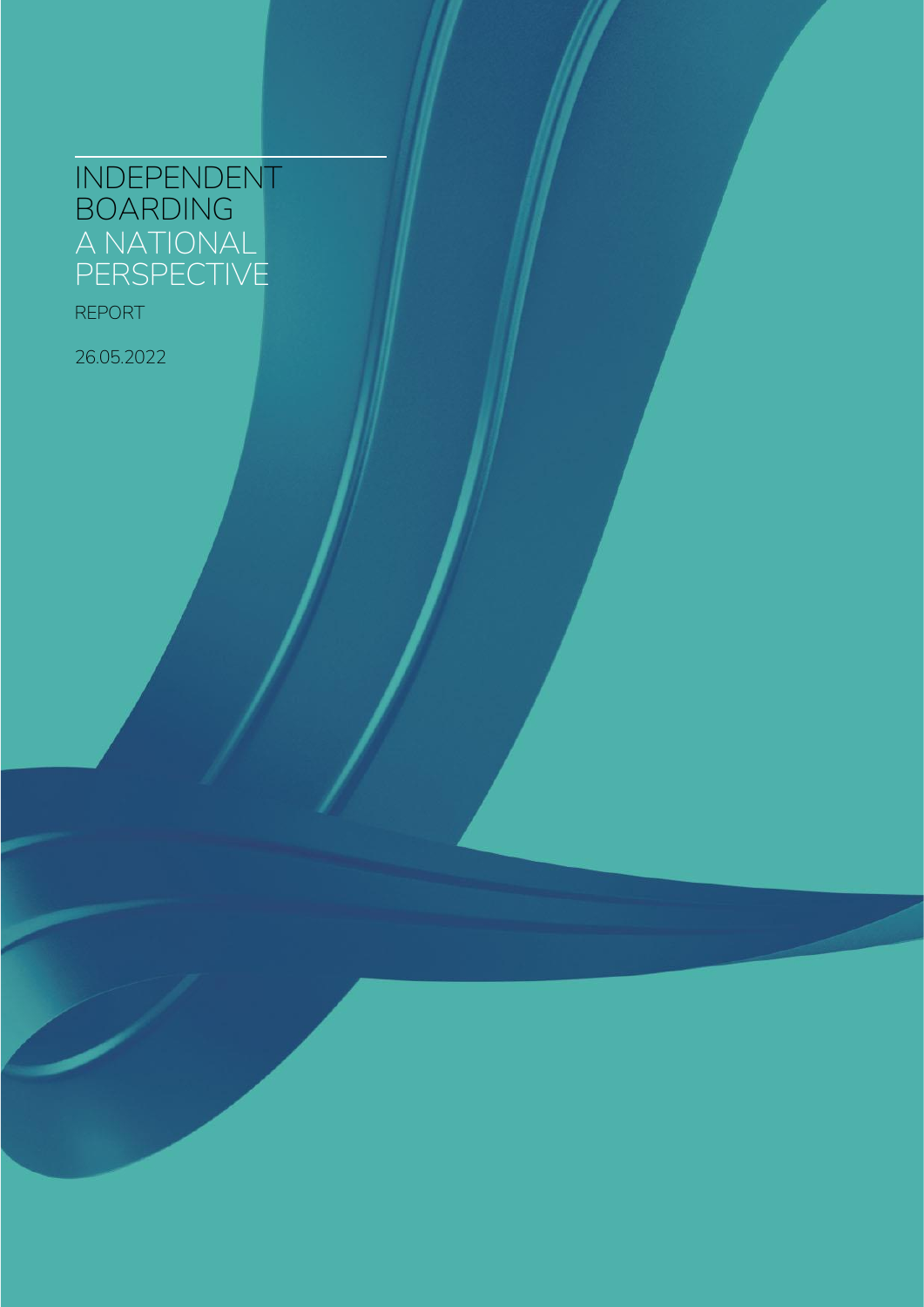#### *Independent Schools Australia*

*Independent Schools Australia is the peak national body representing the interests of the Independent school sector. ISA's role is to advocate nationally for Independent schooling in Australia, represent the Independent school sector to government and other decision-makers and organisations, and to promote the choice, diversity and contribution offered by Independent schooling, including Independent boarding schools.*

*Independent Schools Australia comprises eight-member state and territory Associations of Independent Schools and through these Associations, in 2021 acts on behalf of 1,187 Independent schools with some 667,000 students. Independent schools are a diverse group of not-for-profit, non-government schools serving a range of different communities. Many Independent schools provide religious or values-based education. Others promote a particular educational philosophy, international curriculum or interpretation of mainstream education. Many Independent schools have been established by community groups seeking to meet unique needs. In 2021, Independent Catholic schools are a significant part of the sector, accounting for approximately seven per cent of the Independent sector's enrolments.*

#### *About this report*

*Independent Boarding: A national perspective, has been developed by ISA to provide a research-led* and in-depth analysis of the state of boarding in the Independent sector, and to offer a detailed view on the current and future prospects of Independent schools boarding in Australia.

Independent boarding schools and state and territory Associations of Independent Schools were consulted on the issues, challenges and opportunities in boarding, as well as the needs of Independent boarding schools in providing quality education for students. These interviews are referenced as "Boarding in the Independent sector – consultation with boarding schools". Their views are represented throughout this report.

The data used in this report, unless otherwise stated, is taken from:

- ISA's *Independent Boarding Schools Data Review 2011-2020*
- *Socio-economic benefits of Independent Boarding Schools April 2022* commissioned by ISA and undertaken by the AEC group.

Independent Schools Australia | ABN 83 005 118 927 12 Thesiger Court Deakin ACT 2600 | PO Box 324 Deakin West ACT 2600 T: 02 6282 3488 | F: 02 6285 2926 | W: www.isa.edu.au | E: isa@isa.edu.au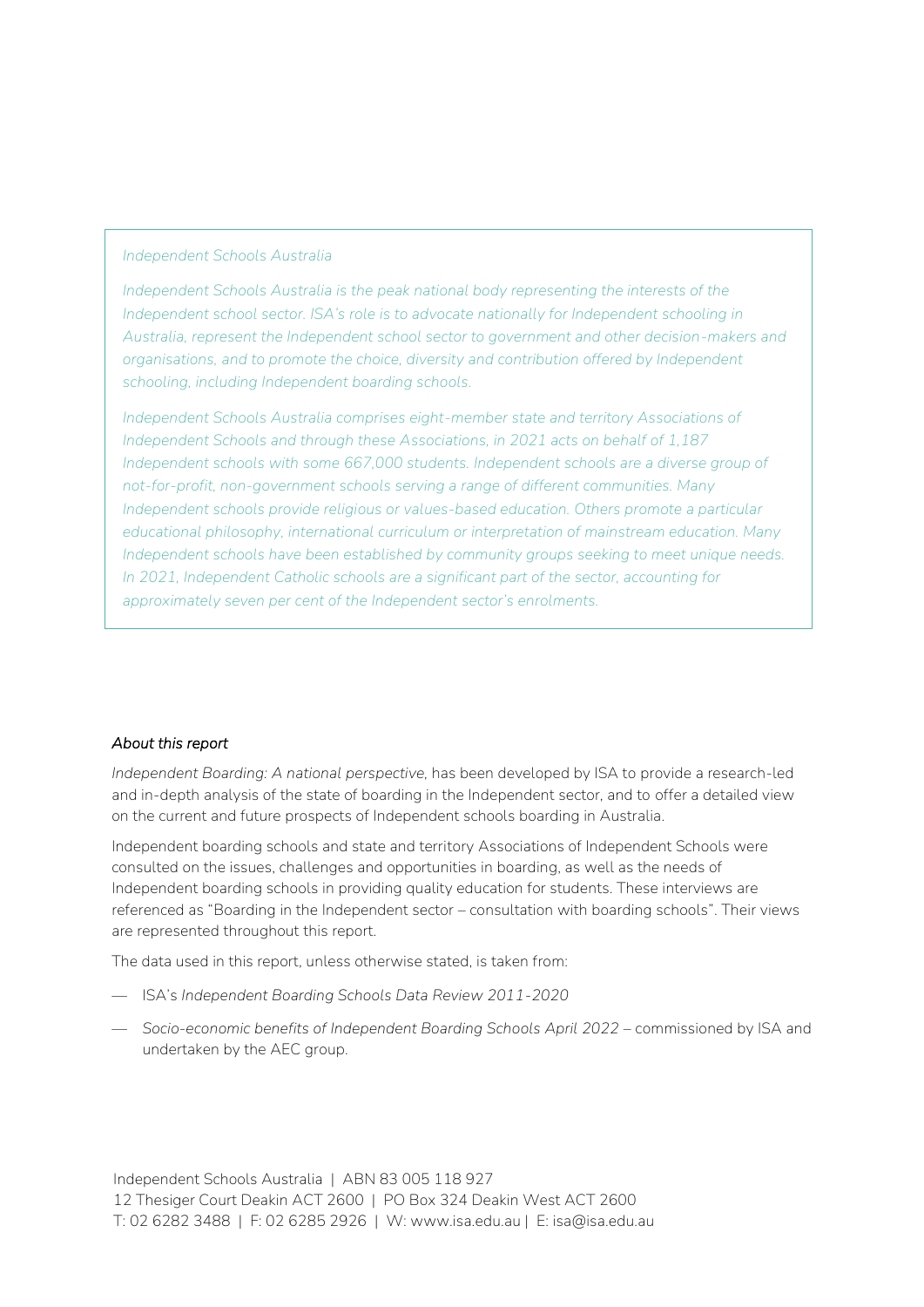# CONTENTS

| 1.                              |                             | EXECUTIVE SUMMARY                                  | $\overline{4}$ |  |
|---------------------------------|-----------------------------|----------------------------------------------------|----------------|--|
| 2.                              |                             | OVERVIEW OF BOARDING                               | 8              |  |
|                                 | 21                          |                                                    |                |  |
| 3.                              |                             | <b>BENEFITS OF BOARDING</b>                        | 11             |  |
|                                 | 31<br>3.2                   |                                                    |                |  |
| $4_{\scriptscriptstyle{\perp}}$ | <b>BOARDERS</b>             |                                                    |                |  |
|                                 | 41<br>42<br>43              | BOARDERS FROM REGIONAL, RURAL AND REMOTE HOMES  16 |                |  |
| 5.                              | RESOURCING BOARDING SCHOOLS |                                                    |                |  |
|                                 | 51<br>52<br>5.3<br>5.4      | THE ABORIGINAL AND TORRES STRAIT ISLANDER STUDY    |                |  |
| 6.                              | <b>CHALLENGES</b>           |                                                    |                |  |
|                                 | 61<br>6.2<br>6.3<br>64      |                                                    |                |  |
| 7.                              |                             | OPPORTUNITIES                                      |                |  |
| 8.                              | <b>CONCLUSION</b>           |                                                    |                |  |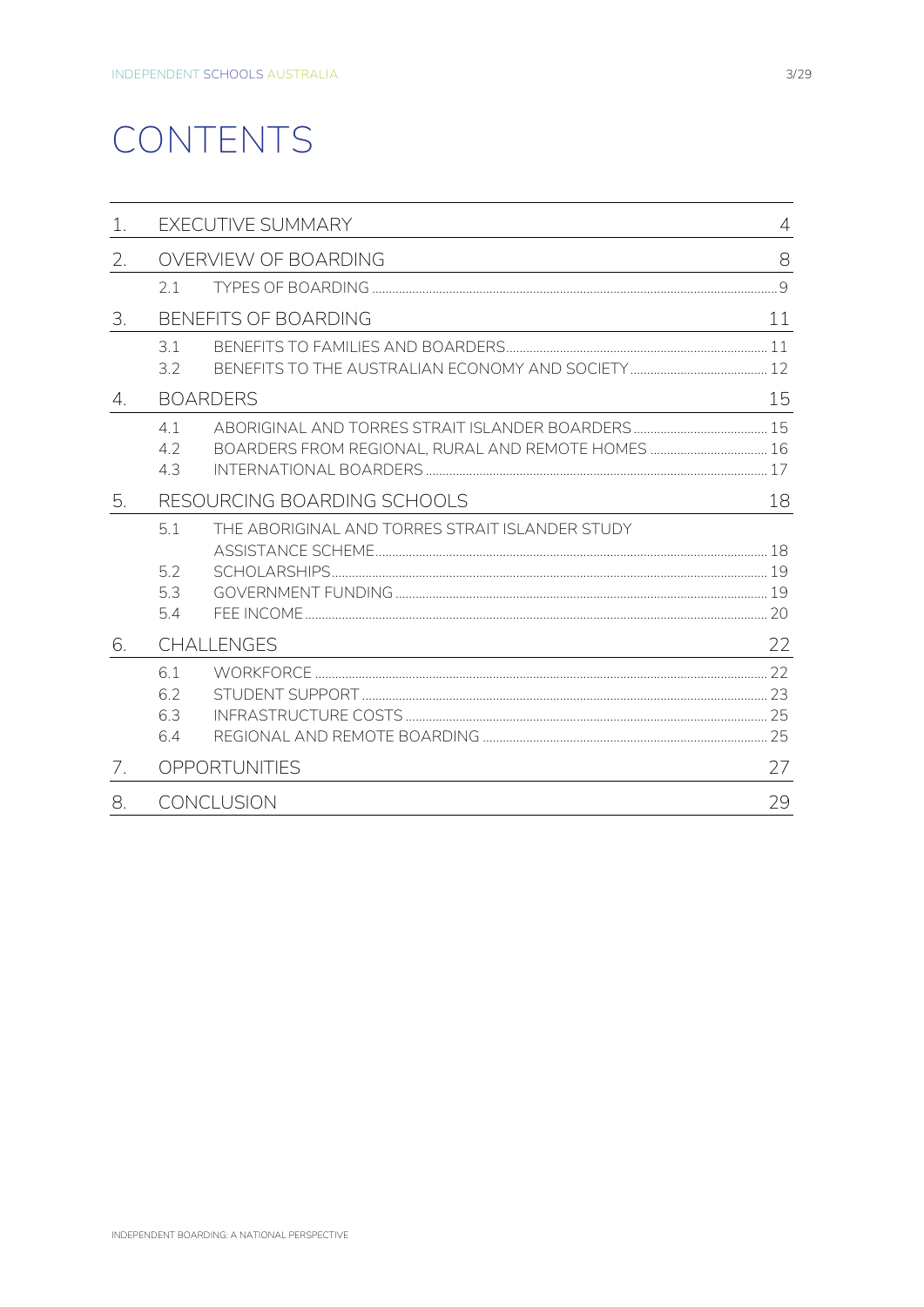## <span id="page-3-0"></span>1. EXECUTIVE SUMMARY

Boarding schools are a critical component of educational provision in Australia. They are located in metropolitan, regional and remote areas right across the country, are large and small, single sex and co-educational, and care for a diversity of students from Aboriginal and Torres Strait Islander students to international boarders.

While only 2.2 per cent of Australian schools have a boarding facility and only 0.6 per cent of Australian students attend a boarding school, for many families having children board away from home is the only practical, and sometimes preferred, way to access learning, social opportunities and preparation for employment.

Boarding schools provide an important educational choice for students and families.

The Independent school sector is the largest provider of boarding in Australia, operating almost 75 per cent of all Australian boarding schools. In 2021 there were 140 boarding schools in the Independent school sector housing 14,147 students. Sixteen per cent of boarders in Independent boarding schools are Aboriginal and Torres Strait Islander students. ISA estimates that a further 13 per cent are international students and it is estimated that nationally across all

sectors 71 per cent of all boarding students are from rural locations.<sup>1</sup>

Throughout the remainder of this report, boarding school demographic data relates to 2020 and boarding school financial data relates to 2019 based on a data review of Independent boarding schools by ISA completed in 2021.

Boarding schools provide an important educational choice for students and families'

Boarder numbers in Independent schools have remained relatively constant since 2011 despite increased access to virtual schooling and on-line education. The impacts of COVID restrictions have seen the onset of a steeper decline in student numbers from 2019 to 2020.

Boarding structures, offerings and options are varied and strive to respond to the diverse needs of families and students. Boarding schools are in metropolitan, regional and remote locations.

Parents and carers choose boarding schools based on several factors that are connected to the wellbeing and educational progression of their child and the lifestyle of the family. Many families choose boarding schools outside their own locality. Parents give the primary reasons their children board as:

- Access to education or education of higher quality
- Access to specialised subjects, extra-curricular activities and post-school options
- Geographical isolation of the family residence
- Consistency and stability of schooling
- Safety and security offering a "home away from home"
- Opportunity for peer relationships and connection

<sup>1</sup> Australian Boarding Schools Association Census 2021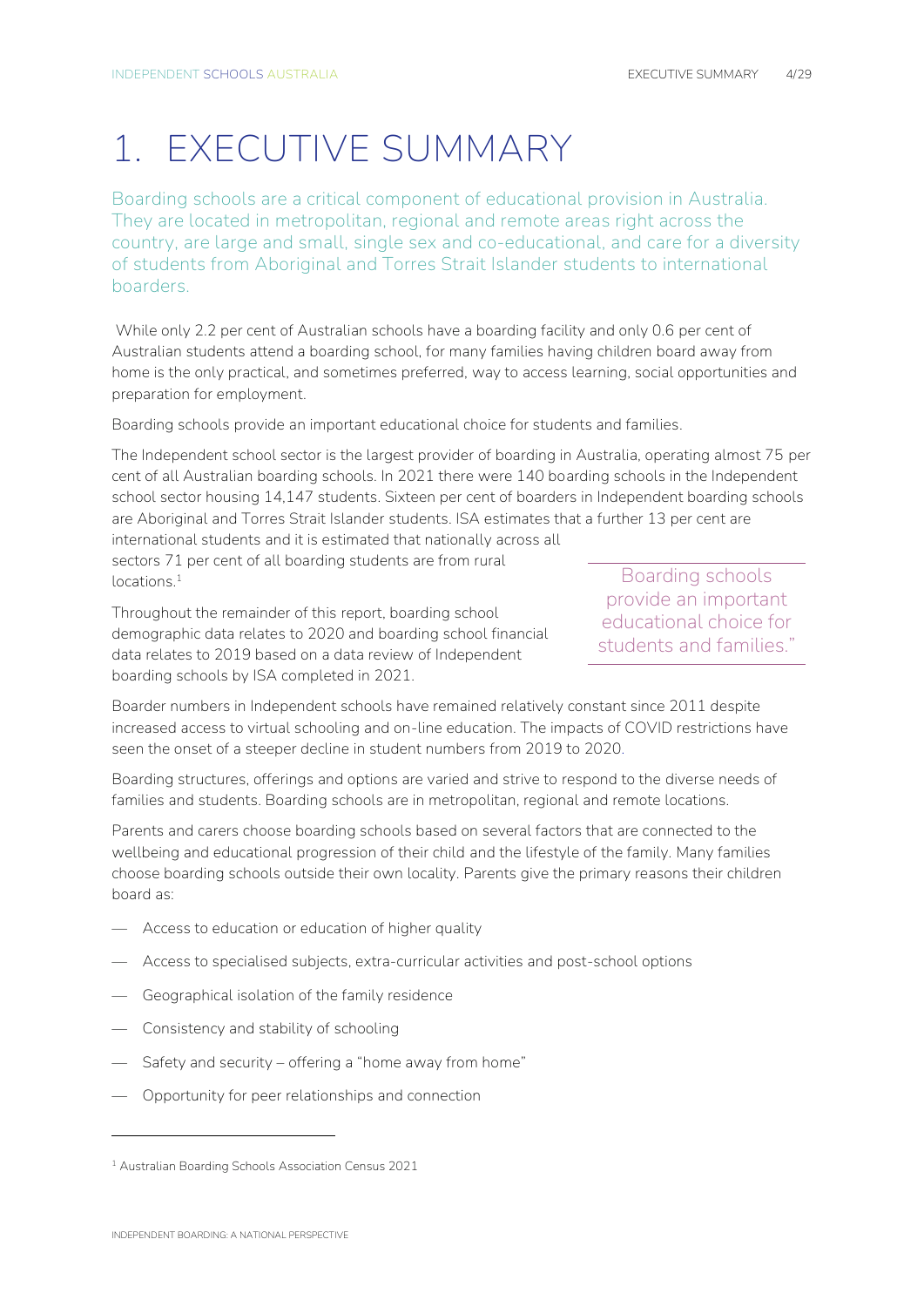- Supportive pastoral care
- Family ties to a particular Independent boarding school or community

For schools enrolling international students, diversity is also an important consideration.

Research also identifies the opportunity to access specific living arrangements (co-educational, dormitory, catering for additional needs, independent of family), as further reasons families choose boarding for their children.

Eighty-three per cent of parents/carers and educators somewhat agree or strongly agree that boarding school is a positive experience for most students with over two thirds identifying the main benefits as:

- Higher academic outcomes or increased opportunities
- Greater independence and self-reliance
- Increased opportunity for social interaction with peers.

Analysis commissioned by ISA and undertaken by the AEC Group, shows the economic and social benefits of boarding schools to the Australian economy and community are considerable. Including initial and flow-on activity, at the national level, Independent boarding schools are estimated to have contributed to approximately \$1.9 billion in GDP in 2019-20, representing 0.10 per cent of the total contribution to total GDP by all industries for the year. This level of activity equates to that generated by a regional centre, such as Wangaratta. The level of employment supported by Independent boarding schools (including both initial and flow on activity) equated to approximately 0.12 per cent of national employment.

The cost benefit analysis undertaken by AEC Group estimates the present value of the benefit of Independent boarding school operations in 2020 was \$997.0 million. Based on estimated costs of \$869.6 million in 2020, the cost-tobenefits ratio of Independent boarding schools was estimated at 1:1.15, suggesting a return of \$1.15 for every \$1.00 of cost.

Independent boarding schools are estimated to have contributed to approximately \$1.9 billion in GDP in 2019-20"

Aboriginal and Torres Strait Islander students constitute an important and growing cohort of boarders in Independent schools. In 2020, there were 2,106 Aboriginal and Torres Strait Islander boarders (15 per cent of all Independent school boarders) attending 120 boarding schools (77 per cent of Independent schools).

Between 2014 and 2020, there was an approximate seven per cent growth in Aboriginal and Torres Strait Islander boarders. In 2020, there were five schools in the sector where all the students were boarding, and all were Aboriginal and Torres Strait Islander boarders. Aboriginal and Torres Strait Islander students from remote communities attend boarding schools in both metropolitan and regional and remote areas, and many attend boarding schools interstate.

For many Aboriginal and Torres Strait Islander boarders, particularly those from remote and/or highlydisadvantaged communities, the experience of boarding is new and unfamiliar. Schools are faced with extra responsibilities that are of paramount importance in ensuring that key success factors – settling into an unfamiliar environment, becoming accustomed to new academic, social and behavioural expectations and feeling culturally safe and part of a community − underpin students' transition and ongoing boarding experiences. Independent boarding schools typically provide stability and safety as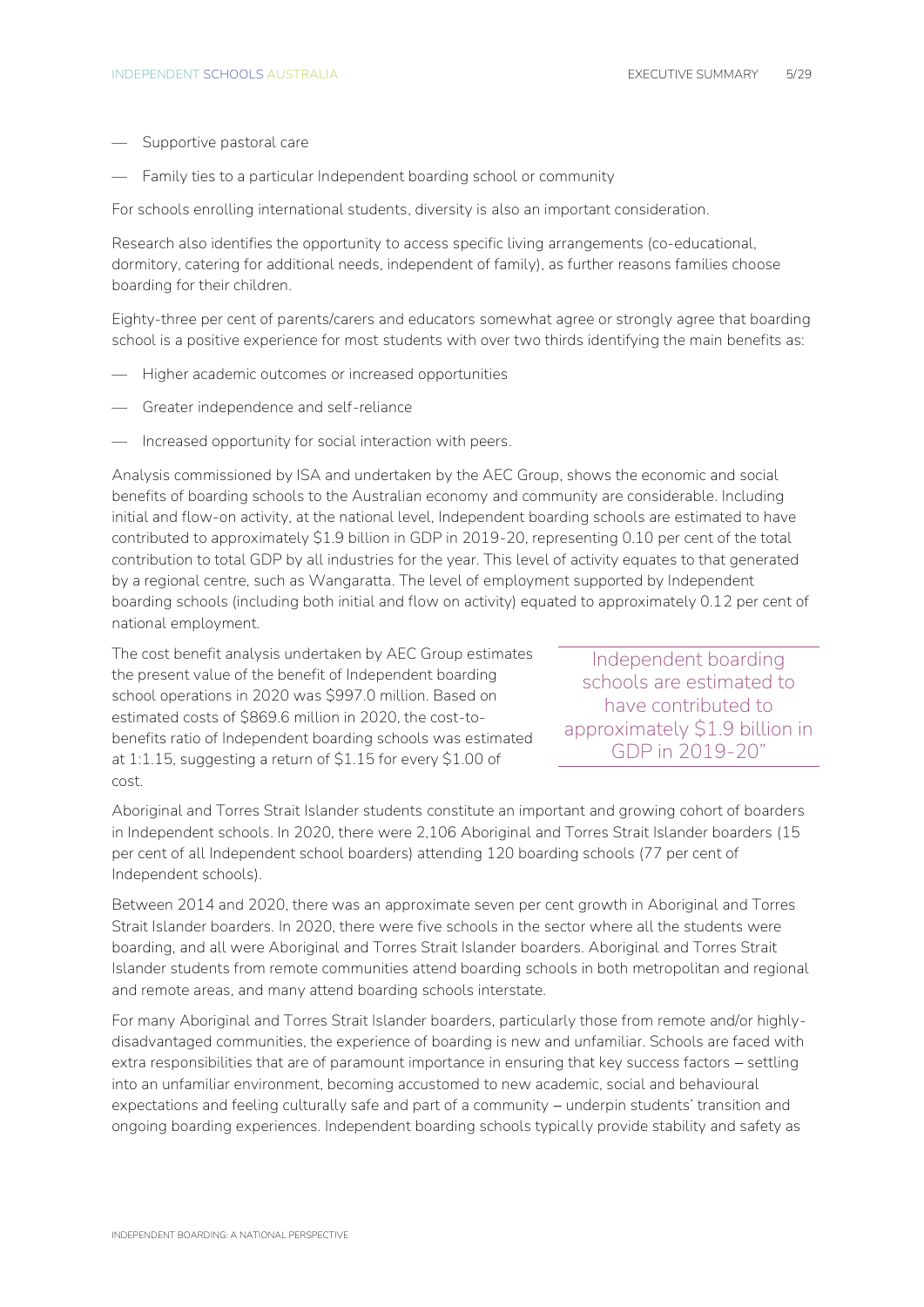well as health, academic, social and behavioural supports and many Aboriginal and Torres Strait Islander boarders see improved school and employment outcomes as a result.

In Independent schools, overseas boarders make up approximately 0.5 per cent of boarders and these students contribute significantly to both the boarding culture and the culture of the wider school community. Access to a globally-renowned education, excellent student outcomes, pathways to further study and a politically stable, safe, welcoming multicultural society are all reasons overseas families choose to send their children to an Independent boarding school in Australia.

The viability, quality and sustainability of Independent boarding schools is dependent on adequate resourcing. Australian Government recurrent funding is only available to support the recurrent costs of education and not the costs associated with boarding although there are some limited targeted Australian Government and state/territory government grants.

There is also government assistance available for families through the Assistance for Isolated Children Scheme, Aboriginal and Torres Strait Islander Study Assistance Scheme (ABSTUDY), some state allowances and privately through scholarships. These payments are available to eligible families to support the costs associated with boarding such as fees and transport.

All Independent boarding schools are therefore highly dependent on fee income. In 2019, most boarding schools (53) charged an average boarding fee of \$20,000 to \$25,000 per boarder. However, per school, boarding fees vary significantly with average fee income ranging between \$2,200 to more than \$40,000.

In 2019, 30 per cent of boarding schools and/or the boarding facilities in a school (42 boarding schools) ran at a loss in that year with 55 per cent of these boarding schools being in regional areas. While these schools may run at a loss in any single year, they would be relying on savings and other assets to support their on-going operations.

Concerns exist over the adequacy of available funding to ensure boarding schools thrive, particularly for regional and remote and Indigenous boarding schools.

Independent boarding schools have identified several challenges for the sector, and all are connected to funding pressures:

- workforce including attracting, recruiting and training sufficient, high-quality staff
- student support including responding to student wellbeing and mental health issues; the online world; students with a disability; Aboriginal and Torres Strait Islander boarders; and growing family and boarder expectations
- capital costs including new building works, upgrading, maintaining and refreshing infrastructure and the provision of equipment, information technology and furniture
- regional and remote boarding including covering the costs of goods, transport, technology and connections to family and culture, providing incentives to attract and retain a quality workforce and sourcing the capital to improve the living and learning environment.

There are, however, real opportunities to take action to respond to the challenges.

- Opportunity 1: Review government policies and funding structures to direct resources to boarding schools to support disadvantaged students, improve infrastructure and engage a skilled workforce
- Opportunity 2: Reintroduce Fringe Benefit Tax benefits for Independent schools to support workforce attraction and retention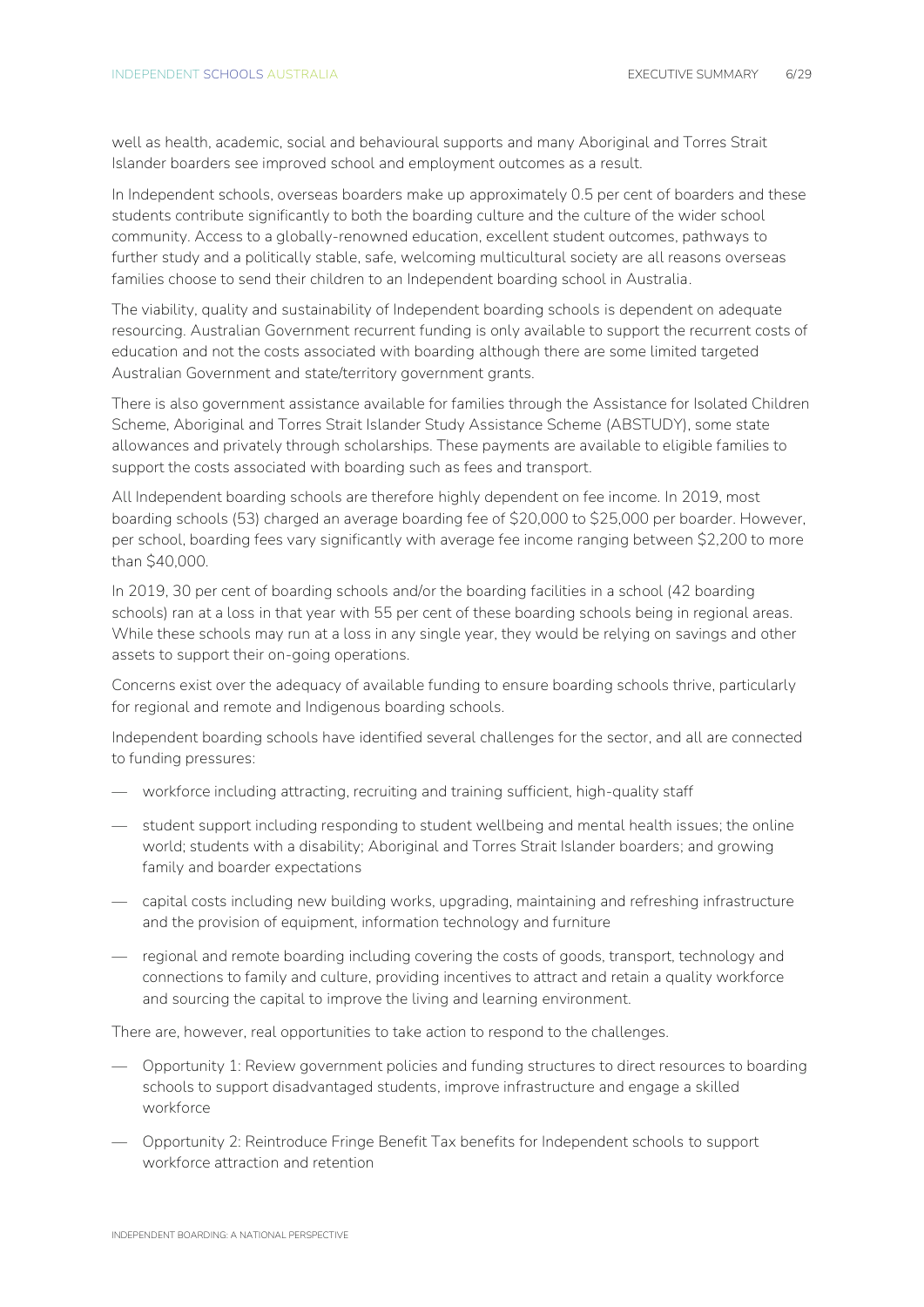- Opportunity 3: Introduce incentives to improve the qualifications and skills of the boarding workforce
- Opportunity 4: Increase the number of scholarships available to regional, rural and remote students, disadvantaged groups and Aboriginal and Torres Strait Islander students to improve access to boarding
- Opportunity 5: Consider updating the Australia Boarding Standard to define and guide best practices in boarding care and delivery.

If these opportunities are pursued the future of boarding is promising.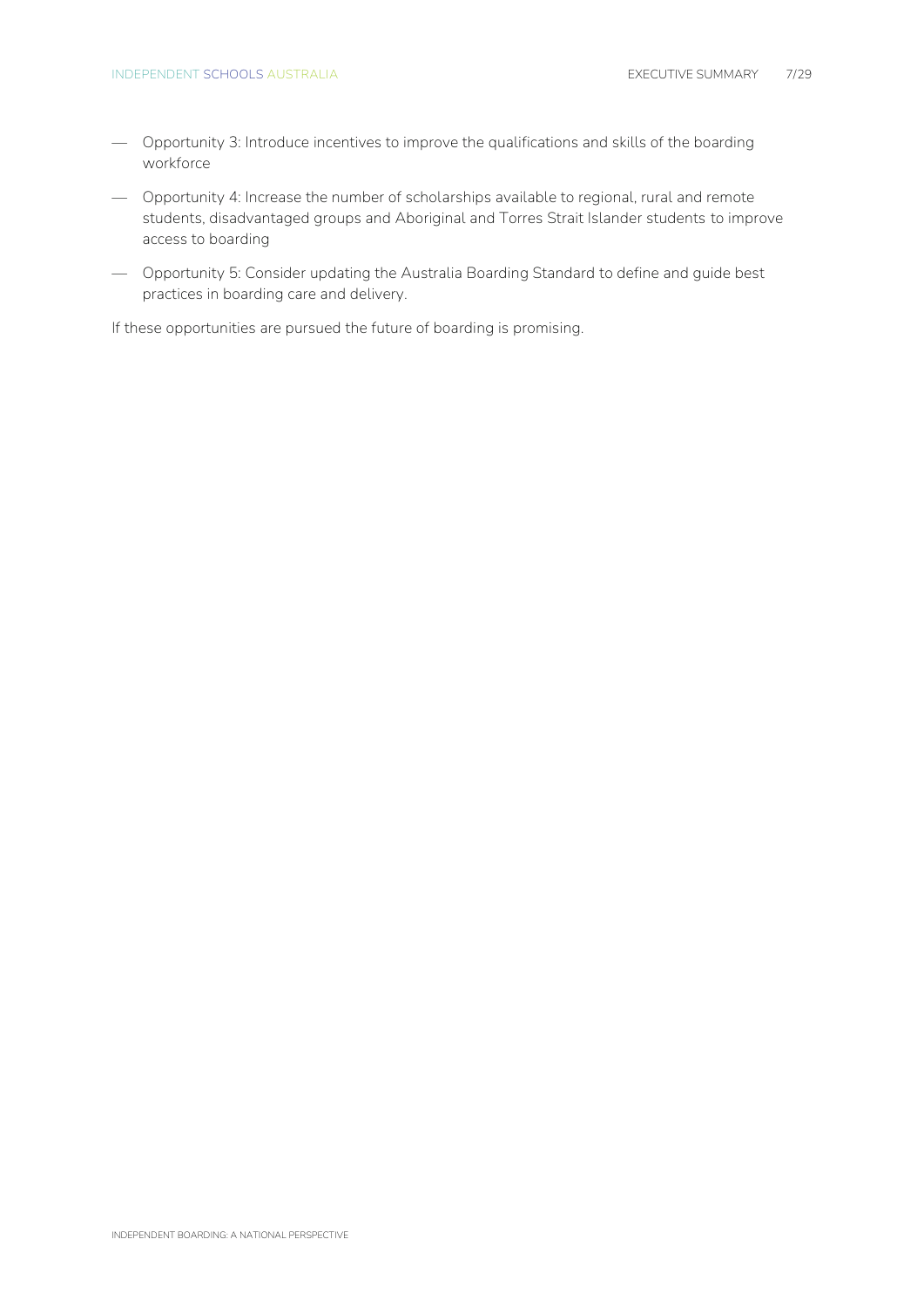## <span id="page-7-0"></span>2. OVERVIEW OF BOARDING

In 2020, of the 210 boarding schools in Australia, 155 were Independent boarding schools – approximately 74 per cent of the total number of boarding facilities in Australia. While only 2.2 per cent of Australian schools have a boarding facility and only 0.6 per cent of Australian students attend a boarding school, for many families having children board away from home is the only practical, and sometimes preferred, way to access learning, social opportunities and preparation for employment.

In 2020, the Independent schooling sector had 15,901 boarding places compared to 4,415 in the Catholic sector and 2,809 in the government sector and provided boarding for 14,565 students. Approximately 13 per cent of Independent schools within Australia had boarding facilities, with almost 41 per cent of the 155 Independent boarding schools located in regional or remote locations.

These regional and remote boarding schools enrol 24 per cent of all boarding school students and 62 per cent of all Aboriginal and Torres Strait Islander students who attend boarding schools.

"In 2020, the Independent schooling sector had 15,901 boarding places"

In 2020, 30 per cent of Independent schools in Northern Territory had boarding facilities, the greatest percentage in any state/territory.

Conversely, in South Australia only 9 per cent of the Independent schools in the state offered boarding, the lowest in a state/territory.

The state with the most Independent boarding schools is NSW with 48 boarding schools and 4,947 boarders. The ACT has the least number of Independent boarding schools; 2 with only 144 boarders.

Of the total number of Independent boarding schools in Australia, 59 per cent (91 schools) were located within major cities. Similarly, major cities had by far the largest number of boarders at Independent boarding schools (9,102 students).

In 2020, the average Independent schools boarding facility had approximately 94 boarders and was connected to a school with an average of 966 enrolments.

|            | No.            | % of<br>Independent<br>schools | No. of<br>boarders | Average size<br>of boarding<br>facility | Students at<br>boarding<br>schools | Average size of<br>boarding<br>schools |
|------------|----------------|--------------------------------|--------------------|-----------------------------------------|------------------------------------|----------------------------------------|
| <b>NSW</b> | 48             | 12%                            | 4.947              | 103                                     | 47,364                             | 987                                    |
| <b>VIC</b> | 27             | 12%                            | 2.403              | 89                                      | 34.058                             | 1,261                                  |
| QLD        | 34             | 15%                            | 3.736              | 110                                     | 30.939                             | 910                                    |
| <b>WA</b>  | 22             | 15%                            | 1.773              | 81                                      | 16,834                             | 765                                    |
| SA         | 10             | 9%                             | 896                | 90                                      | 10,274                             | 1,027                                  |
| <b>TAS</b> | 6              | 18%                            | 203                | 34                                      | 5.053                              | 842                                    |
| NT         | 6              | 30%                            | 463                | 77                                      | 2.093                              | 349                                    |
| <b>ACT</b> | $\overline{2}$ | 11%                            | 144                | 72                                      | 3,161                              | 1.581                                  |
| Total      | 155            | 13%                            | 14.565             | 94                                      | 149.776                            | 966                                    |

#### **TABLE 1: NUMBER AND SIZE OF INDEPENDENT BOARDING FACILITIES AND SCHOOLS BY STATE, 2020**

Between 2011 and 2020, the Independent sector showed approximately a 17 per cent overall enrolment increase with the number of boarding schools in the Independent sector increasing by almost 11 per cent. However, the number of boarders enrolled in Independent schools has been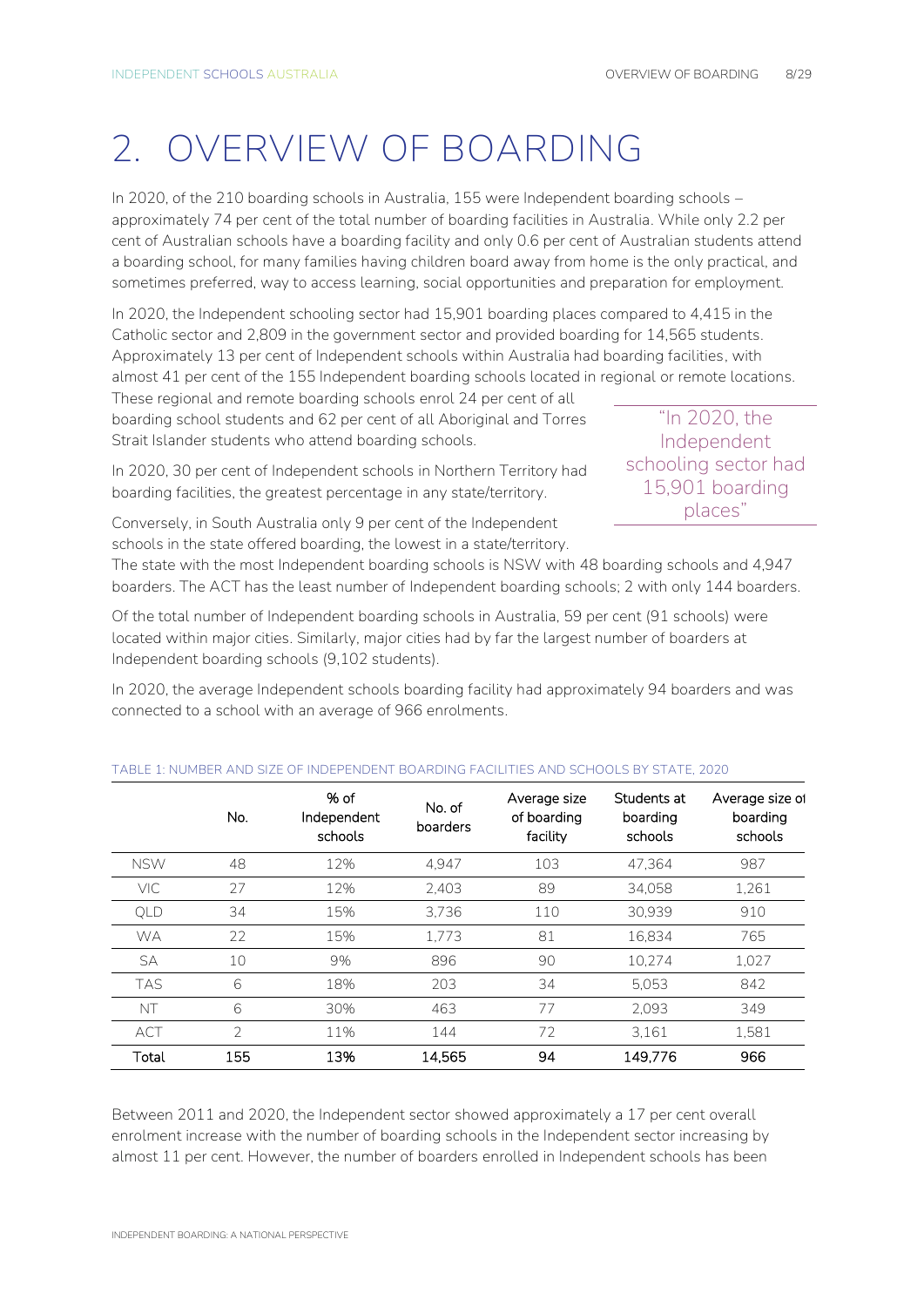slowly declining with about only a third of Independent school boarding facilities, recording an increase in boarder numbers.

There is no apparent pattern in relation to the location of the boarding school, price point or student demographic, that accounts for the gradual decrease in boarder enrolment numbers. The exception is 2019 and 2020 where COVID-19 restrictions appear to have had a significant negative impact including a drop of 994 overseas students (13 per cent) since 2019.



#### **CHART 1: INDEPENDENT SCHOOL BOARDER GROWTH, 2011 TO 2020**

In 2020, there were 6,630 overseas students attending Independent schools in Australia. Of these, 43 per cent (2,830 students) attended boarding schools. If it is assumed that all overseas students who attend a boarding school are boarding at that schools' boarding facility, then overseas students make up 20 per cent of all boarders at Independent schools. (See page 19 of Independent Schools Australia's *Independent Boarding Schools Data Review 2011-2020.*)

The Independent sector is a large and growing provider of boarding facilities for Indigenous students. In 2020, there were 2,106 Aboriginal and Torres Strait Islander boarders attending 120 boarding schools. Aboriginal and Torres Strait Islander students were enrolled in approximately 77 per cent of the total number of Independent boarding schools. In the same year, Aboriginal and Torres Strait Islander boarders made up approximately 15 per cent of all boarders using Independent school boarding facilities.

Between 2014 and 2020, there was an approximate seven per cent growth in Aboriginal and Torres Strait Islander boarders. In 2020, there were five schools in the sector where all the students were boarding, and all were Aboriginal and Torres Strait Islander boarders. (See page 18 of ISA *Independent Boarding Schools Data Review 2011-2020*.)

### <span id="page-8-0"></span>**2.1 Types of boarding**

Boarding structures, locations, offerings and options are varied with schools striving to respond to the diverse needs of families and students.

Boarding schools operate in metropolitan, regional and remote locations. Families and students choose boarding schools both inside and beyond their own locality for a range of reasons including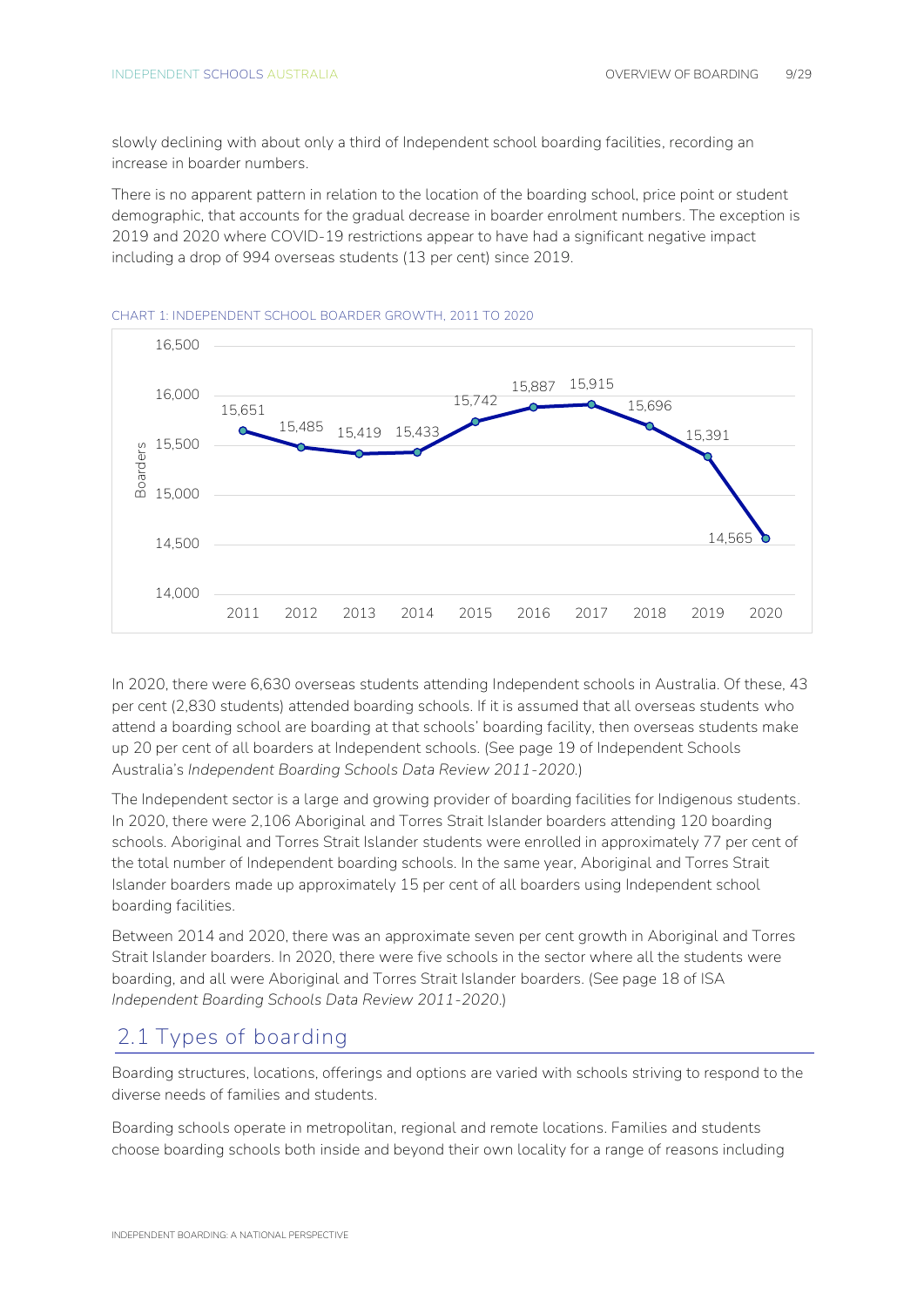access to an urban / regional lifestyle, quality of education and opportunity, family ties, affordability and ease of access.

Metropolitan schools that expose students to an urban way of life and opportunities, are often chosen because they are deliberately different from family and home community experiences. Regional schools might offer a curriculum that teaches about agriculture and regional life and are chosen because they match the interests of rural families.

Boarding schools also offer a range of discrete structures, including:

- daily, weekly, term and 'flexi' boarding. These types of boarding are receptive to the needs of both the school and families. Flexi boarding is particularly responsive as it allows families to dip in and out of boarding and change arrangements as circumstances change.
- gender-specific and co-educational boarding
- dormitories, shared and single accommodation
- extended on-site and/or off-site curricula activities
- on-school grounds and off-school grounds accommodation
- academic support and tuition
- on-site or off-site meal preparation.

More and more families 'shop around' for the right school for their children and boarding schools are, at times, 'competing' with each other for students. Students themselves are also increasingly having more of a voice in decision making about school choice.<sup>2</sup>

"More and more families 'shop around' for the right school"

<sup>&</sup>lt;sup>2</sup> Independent Boarding Schools, Boarding in the Independent sector - consultation with boarding schools.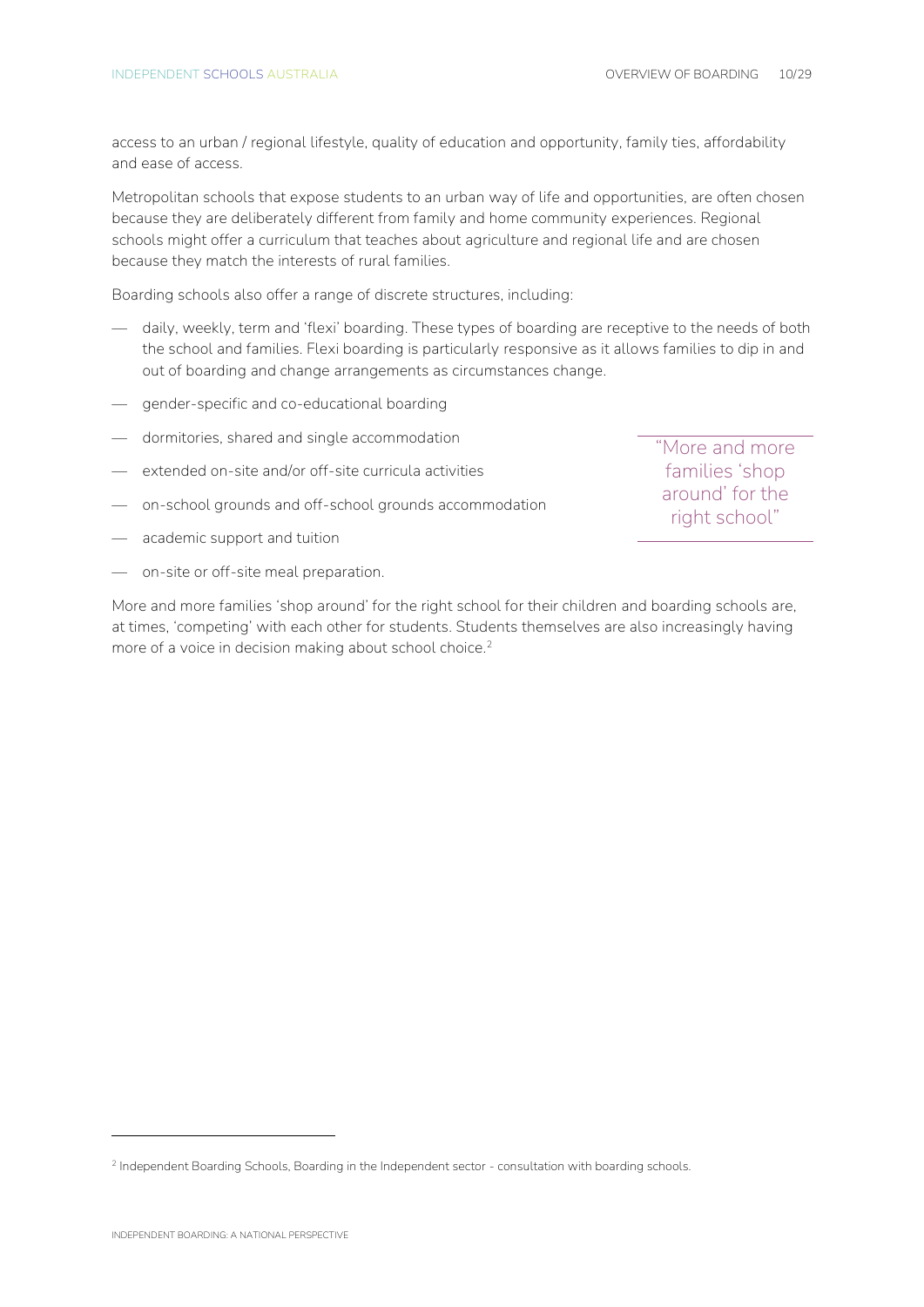# <span id="page-10-0"></span>3. BENEFITS OF BOARDING

## <span id="page-10-1"></span>**3.1 Benefits to families and boarders**

While choosing to send a child to boarding school is often difficult for parents and carers, one of their main concerns is whether their child has educational opportunities and access that is equal with other students. 3

Parent/s and carers choose boarding schools based on several factors that are connected to the wellbeing and educational progression of their child. A survey conducted by the AEC Group on behalf of ISA in 2022, showed the following reasons play a critical part in choosing to board children away from home.

## Reason for attending a boarding school with the state of the separation of the Separation of the Separation of the Separation of the Separation of the Separation of the Separation of the Separation of the Separation of the Access to higher quality education **71%** Access to higher quality education Access to education 42% Access to desired / specialist subjects and co-curricular activities 33% Ease of managing participation in extra-curricular commitments 29% Geographical isolation of place of usual residence  $33\%$ Family relationship / history with school or community 18% Stability of schooling (i.e., avoid changing schools) and the state of the state of the state of the state of the state of the state of the state of the state of the state of the state of the state of the state of the stat Change in family circumstance / family disruption Theorem 7% Family based overseas 5% Parent / caregiver employment location / relocation  $4\%$

#### **TABLE 2: REASONS FOR ATTENDING A BOARDING SCHOOL – AEC GROUP SURVEY RESULTS**

Research also identifies the opportunity to access specific living arrangements (co-educational, dormitory, catering for additional needs, independent of family) or better post-school options, safety and security, peer relationships and pastoral care as further reasons families chose boarding for their children<sup>4</sup> .

The same AEC Group survey identified the following eight benefits of boarding school for students. They include academic and non-academic advantages.

https://www.frontiersin.org/article/10.3389/fpsyg.2020.608949.

<sup>&</sup>lt;sup>3</sup> Andrew J. Martin et al., "Boarding and Day School Students: A Large-Scale Multilevel Investigation of Academic Outcomes Among Students and Classrooms," *Frontiers in Psychology* 11 (2021),

<sup>4</sup> Independent Boarding Schools, Boarding in the Independent sector - consultation with boarding schools.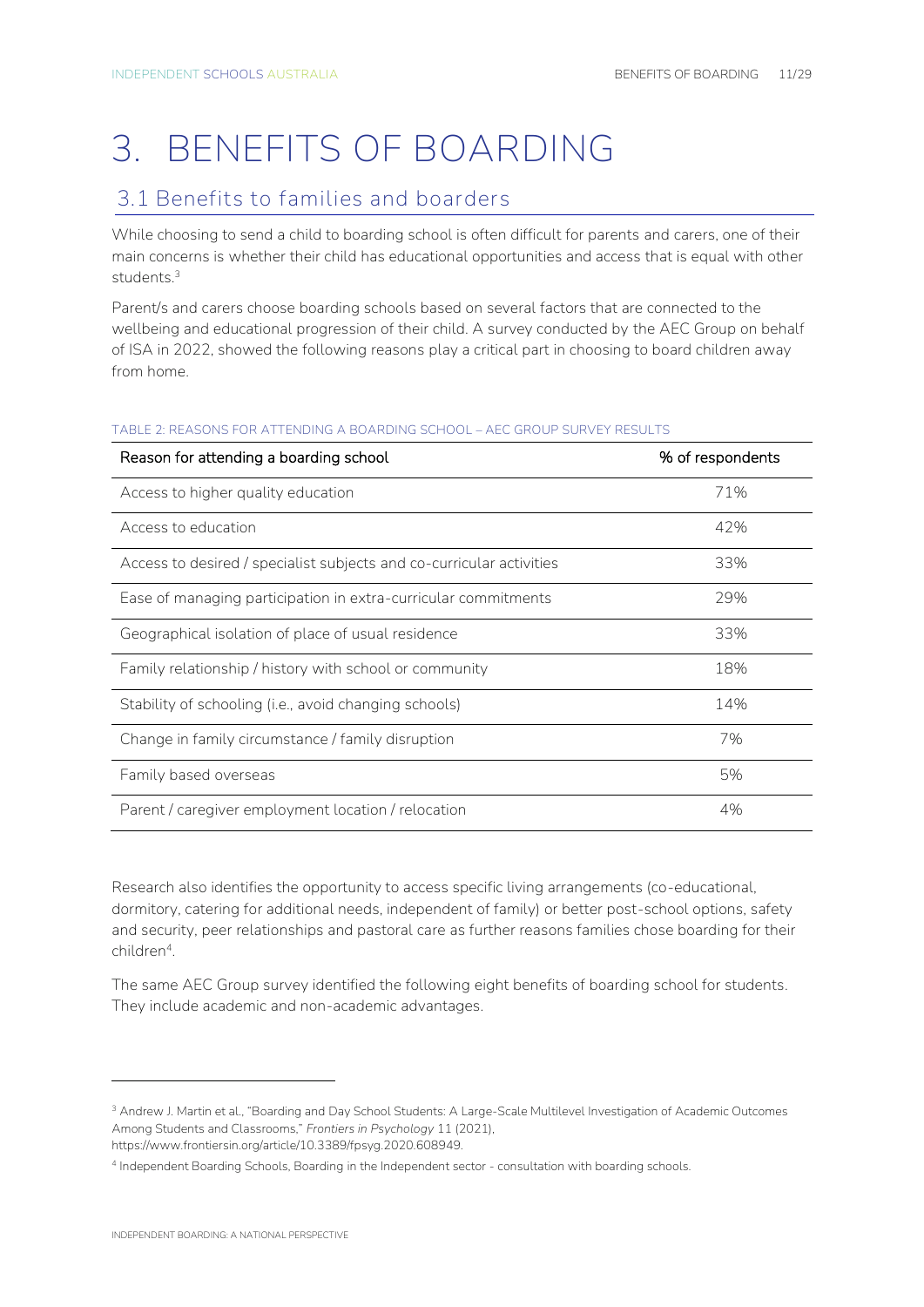| <b>Benefit</b>                                              | % of respondents |
|-------------------------------------------------------------|------------------|
| Higher academic outcomes/increased opportunities            | 71%              |
| Greater independence and self-reliance                      | 89%              |
| Increased opportunity for social interaction with peers     | 77%              |
| Greater preparation for post school environments            | 65%              |
| Improved psychological resilience                           | 54%              |
| Increased tolerance and compassion                          | 52%              |
| Reduced burden of isolated living                           | 33%              |
| Reduced family and community pressures and responsibilities | 21%              |

#### **TABLE 3: BENEFITS OF ATEENDING A BOARDING SCHOOL – AEC GROUP BOARDING RESULTS**

Boarders have the advantage of living on the school site, with access to the school's facilities, additional academic support from teachers and/or tutors, a structured learning and social environment, and few barriers to consistent attendance at class. Decreased school absenteeism when compared to day students is a clear benefit of boarding.

Greater self-reliance and independence, lifelong friendships and relationship skills have also been identified both through the AEC Group survey and in the research literature<sup>5</sup>, as benefits of the boarding experience and as potentially contributing to positive academic outcomes.

Research shows boarders also have comparable psychological measures with day students meaning and purpose, life satisfaction, emotional stability. 6

Boarding students also have improved participation in co-curricular activities when compared to day students, likely a result of their co-location with the school, the range of activities available and the role of the after-school hour programs offered by boarding schools.<sup>7</sup>

Eighty-three per cent of respondents to the AEC Group survey somewhat agreed or strongly agreed that boarding school is a positive experience for most students.

## <span id="page-11-0"></span>**3.2 Benefits to the Australian economy and society**

The AEC Group report also shows that there are considerable economic and social benefits of boarding schools to the Australian economy and community. Independent boarding schools support a broad range of economic activities including:

- Operating activities and expenditure of Independent boarding schools themselves, including:
	- Employing staff, such as boarding house supervisors, cooking, cleaning, and laundry staff and operations and maintenance staff.

<sup>5</sup> Mindy Laube, "Beyond Hogwarts: The Real-Life Benefits of Boarding," *School Blog - The Independent School Expos* (blog), May 22, 2017, https://schoolexpo.com.au/blog/beyond-hogwarts-the-real-life-benefits-of-boarding/.

<sup>6</sup> Papworth, "Attending Boarding School: A Longitudinal Study of Its Role in Students' Academic and Non-Academic Outcomes." <sup>7</sup> Papworth.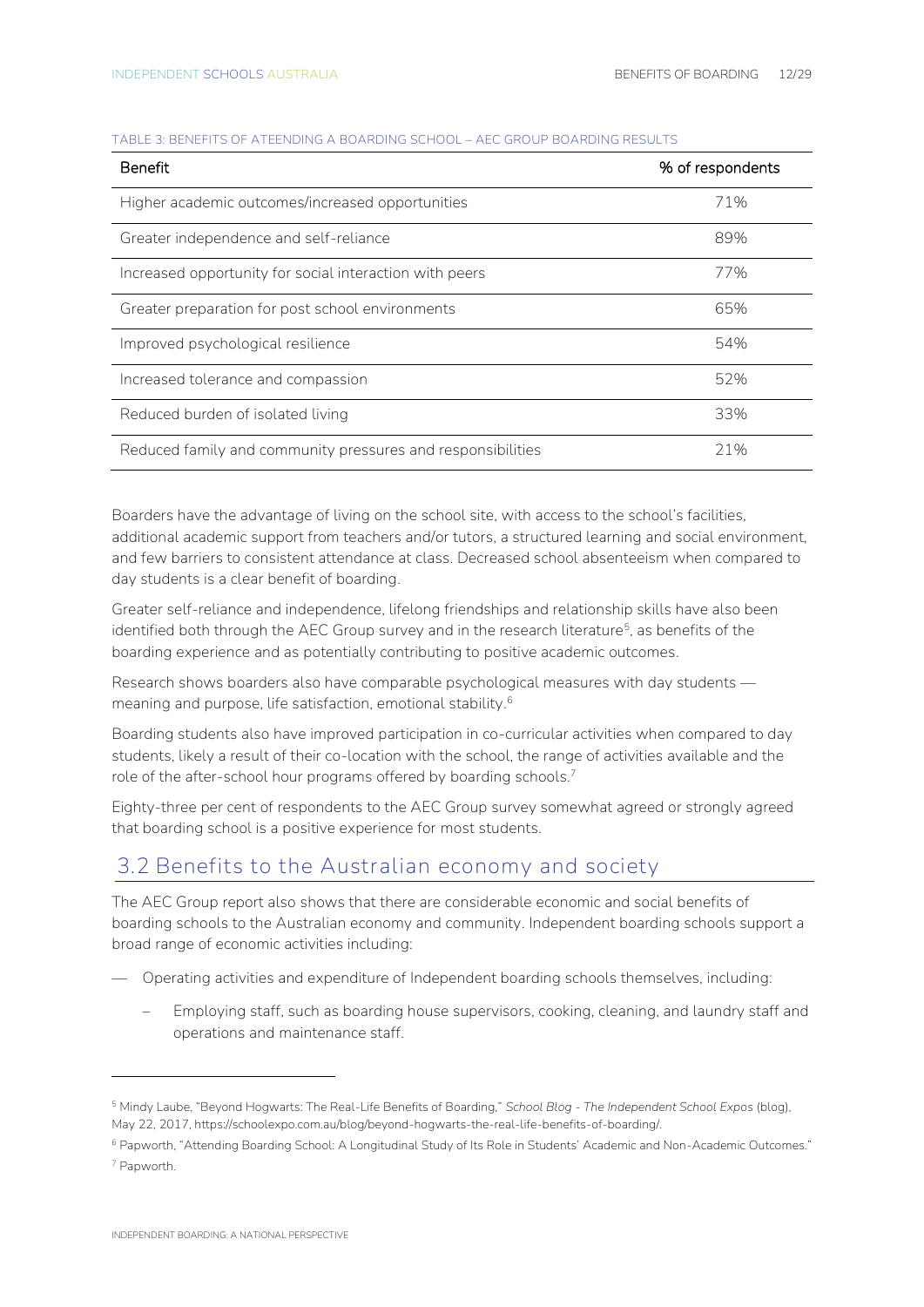- Generating turnover (or revenue), including revenue from student fees and charges.
- Provision of education services (tuition and boarding) for boarding students.
- Purchasing goods and services for operational activities, for example food and beverages for provided meals, and building and grounds maintenance.
- Capital investment by Independent boarding schools such as land acquisition, building/facility construction and other capital purchases.
- Inducing International student expenditure through the attraction of international students.
- Inducing visitor expenditure from visitors to international and interstate domestic borders.

Including initial and flow-on activity, at the national level, Independent boarding schools are estimated to have contributed approximately \$1.9 billion in GDP in 2019-20, representing 0.10 per cent of the total contribution to total GDP by all industries for the year. This level of activity equates to that generated by a regional centre, such as Wangaratta.

The level of employment supported by Independent boarding schools (including both initial and flow on activity) equated to approximately 0.11 per cent of national employment.<sup>8</sup>

| Value of economic<br>contribution       | Gross Domestic/ State/<br>Territory Product (\$M) | Incomes (SM) | Employment (FTEs) |  |
|-----------------------------------------|---------------------------------------------------|--------------|-------------------|--|
| By state and territory                  |                                                   |              |                   |  |
| New South Wales                         | 672.3                                             | 430.5        | 5178              |  |
| Victoria                                | 431.2                                             | 280.9        | 4051              |  |
| Queensland                              | 380.9                                             | 252.3        | 3428              |  |
| Western Australia                       | 255.9                                             | 172.3        | 1905              |  |
| South Australia                         | 79.3                                              | 55.2         | 870               |  |
| Tasmania                                | 17                                                | 12.9         | 177               |  |
| Northern Territory                      | 30                                                | 22.8         | 282               |  |
| Australian Capital Territory            | 13                                                | 10.1         | 113               |  |
| Australia                               | 1879.4                                            | 1236.9       | 15998             |  |
| By Independent Boarding School Typology |                                                   |              |                   |  |
| Major City                              | 1286.5                                            | 843.8        | 10913             |  |
| Regional and Remote                     | 495.1                                             | 331.2        | 4290              |  |
| Indigenous                              | 97.9                                              | 62           | 796               |  |
| Australia                               | 1879.4                                            | 1236.9       | 15998             |  |

#### **TABLE 4: ESTIMATED INITIAL AND FLOW-ON CONTRIBUTION OF INDEPENDENT BOARDING SCHOOLS, 2019-20**

The AEC report also examined the economic value of enhanced education outcomes. Independent boarding schools are often chosen by parents and families as they are considered to provide access to higher-quality education and higher academic outcomes.

<sup>&</sup>lt;sup>8</sup> Socio-Economic Benefits of Independent Boarding Schools, AEC Group, May 2022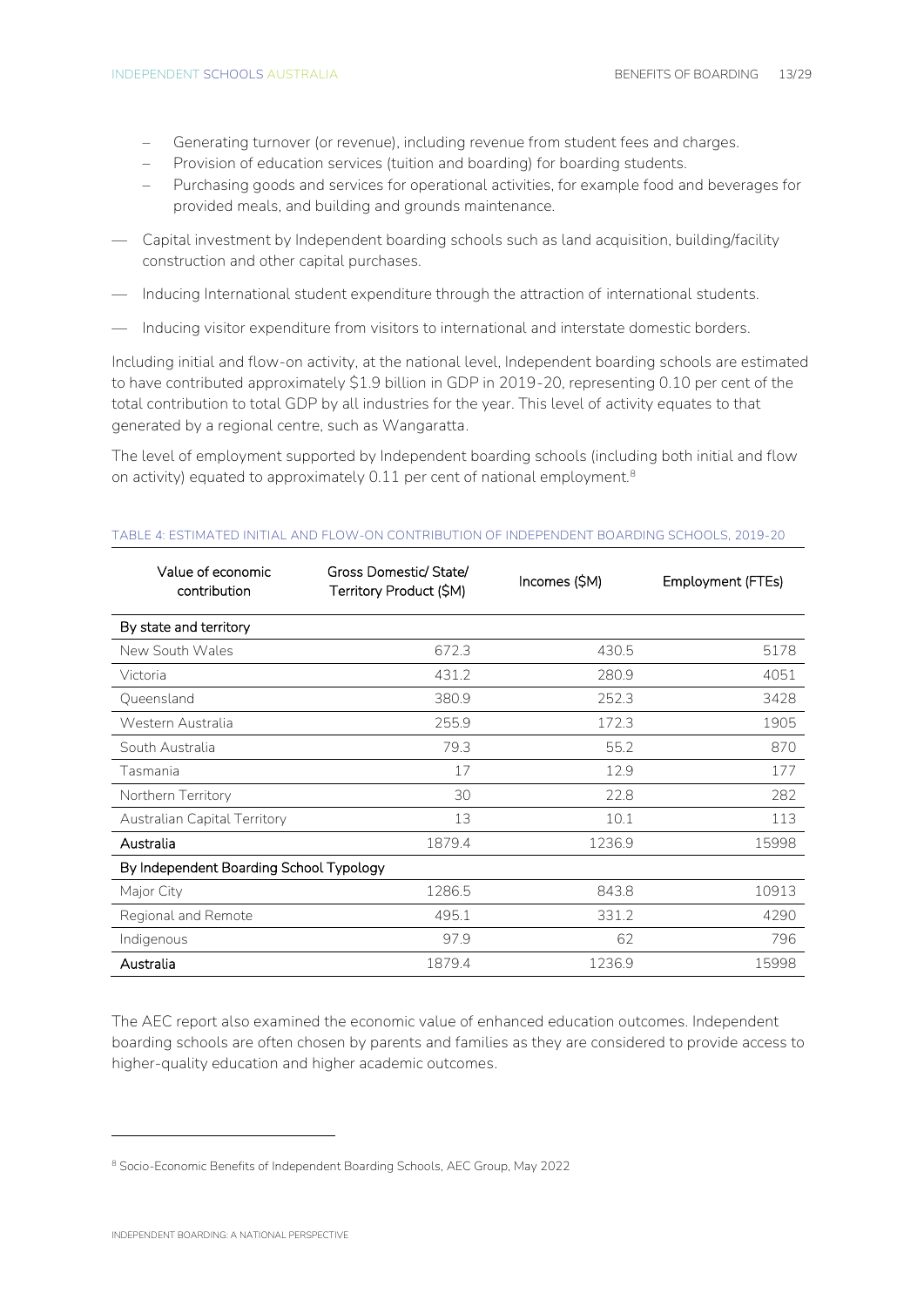Research by the OECD indicates that the enhanced educational outcomes provided by Independent schools (of which Independent boarding schools are a sub-set), through higher PISA (Programme for International Student Assessment) scores (and the associated lift in labour productivity), can be linked to a contribution to growth in GDP of around \$14.3 million in 2019-20. This is the estimate of how much the enhanced educational outcomes (and productivity gains) from Independent boarding schools contribute to the national economy annually.<sup>9</sup>

A cost-to-benefit assessment was also conducted to identify the quantum of economic and social benefits associated with Independent boarding school activities by comparison to the cost of providing Independent boarding school services.

The costs of operating Independent boarding schools in 2020 were estimated at a total of \$869.6 million (including operating expenditure, wages and salaries of employees and capital expenditure).

The benefits of Independent boarding schools are significant, including:

- The value of supported economic activity in terms of profits to Australian education providers and supporting businesses benefiting from the initial and flow-on activities of Independent boarding schools, estimated at \$643.1 million in 2020.
- The value to employed staff of Independent boarding schools in 2020, estimated at \$124.7 million in 2020.
- The value to the economy of a higher-skilled labour force as a result of higher PISA scores, estimated at \$14.3 million per annum (or a present value of \$189.7 million over the coming 30 years).
- The value of retaining young people who would otherwise be disengaged from formal education, which has significant impacts on their life outcomes and outcomes for society as a whole, including:
	- Increased labour force participation
	- Increased employment
	- Increased wages and salaries (resulting in increased taxation revenues for government)
	- Reduced numbers of criminals and prisoners (and reduced costs to victims of crimes)
	- Reduced costs to government from increased private health insurance coverage.

The ongoing value of these benefits from Independent boarding school operations is estimated at a present value of \$39.5 million over the coming 30 years.

In total, the present value of the benefit of Independent boarding school operations in 2020 was estimated at \$997.0 million. Based on estimated costs of \$869.6 million in 2020, the cost-to-benefits ratio of Independent boarding schools was estimated at 1:1.15, suggesting a return of \$1.15 for every \$1.00 of cost.

<sup>9</sup> Socio-Economic Benefits of Independent Boarding Schools, AEC Group, May 2022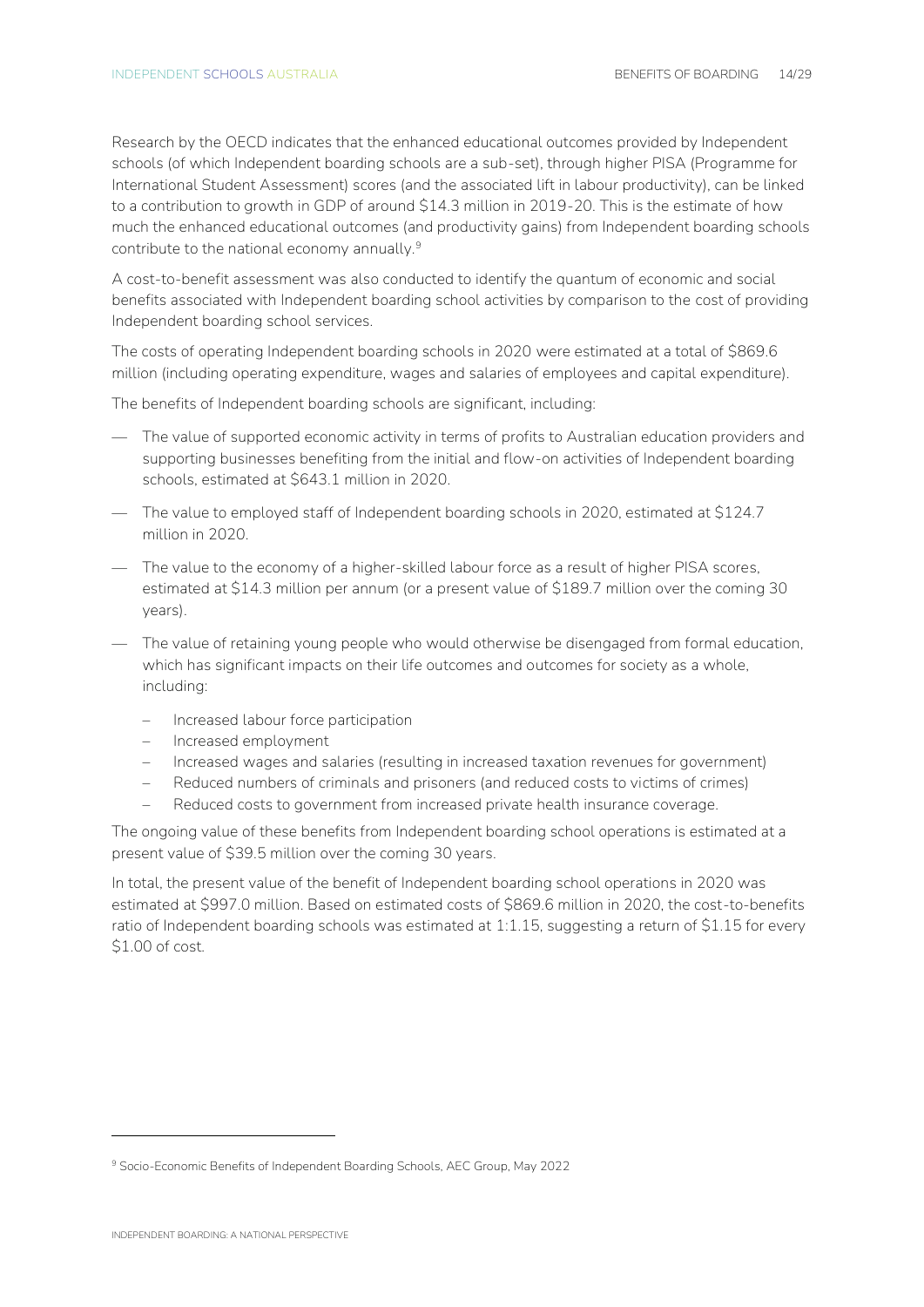## <span id="page-14-0"></span>4. BOARDERS

Boarding school students come with different backgrounds, interests, needs and wants. Boarding schools in the Independent sector are mostly combined (K-12) schools (75 per cent) or secondary (25 per cent) schools with only one primary boarding school. This means that the students attending boarding schools are mostly secondary students (70 per cent) with primary students making up 30 per cent. Forty-six per cent of boarding schools are single sex schools with 54 per cent being coeducational schools.

Maintaining the right balance of boarders and day students is important to preserve the status quo of the school population.<sup>10</sup> Boarders make a significant contribution the culture of the school and without boarders these schools would lose their distinctive characters as centres of support for students from a range of backgrounds.<sup>11</sup>

There are three particular cohorts of boarders that are distinctive:

- Aboriginal and Torres strait Islander boarders
- boarders from regional and remote locations
- international boarders.

## <span id="page-14-1"></span>**4.1 Aboriginal and Torres Strait Islander boarders**

In 2020, Aboriginal and Torres Strait Islander boarders made up 15 per cent of all boarders in Independent schools. They attended metropolitan, regional and remote boarding facilities.

Remote Aboriginal and Torres Strait Islander students attend boarding schools for a range of reasons including a lack of secondary education options or subject choice at their local school, to gain access to financial, social, health, behavioural and/or academic support, for stability and safety and to increase social, educational and post school opportunities.

Many Aboriginal and Torres Strait Islander boarders, particularly those from remote and/or highly disadvantaged communities, have complex needs and face unique challenges that must be met by the school if the educational experience is to be successful. Isolation from family and community, unfamiliar expectations and structures, low levels of literacy and numeracy and poor physical health, can affect student mental health, wellbeing and learning when they enter school.

Poor school attendance has implications for Aboriginal and Torres Strait Islander students whereas increased school attendance leads to improved school and employment outcomes. <sup>12</sup> Similarly withdrawing from school early can result in poorer self-reported health and psychological outcomes for Aboriginal and Torres Strait Islander peoples.<sup>13</sup>

Access to the safe, stable and supported educational opportunities offered by boarding schools has the potential to make an important contribution to closing the gap in educational achievement for Aboriginal and Torres Strait Islander young people.

<sup>&</sup>lt;sup>10</sup> Independent Boarding Schools, Boarding in the Independent sector - consultation with boarding schools.

<sup>&</sup>lt;sup>11</sup> Independent Boarding Schools, Boarding in the Independent sector - consultation with boarding schools.

<sup>&</sup>lt;sup>12</sup> Grant Thornton, "Boarding: Investing in Outcomes for Aboriginal and Torres Strait Islander Students," 2019, niaa.gov.au/sites/default/files/publications/investing-in-outcomes-analysis-2019.pdf.

<sup>&</sup>lt;sup>13</sup> Australian Bureau of Statistics, "Links between Education and Health," February 17, 2011,

https://www.abs.gov.au/AUSSTATS/abs@.nsf/lookup/4704.0Chapter365Oct+2010.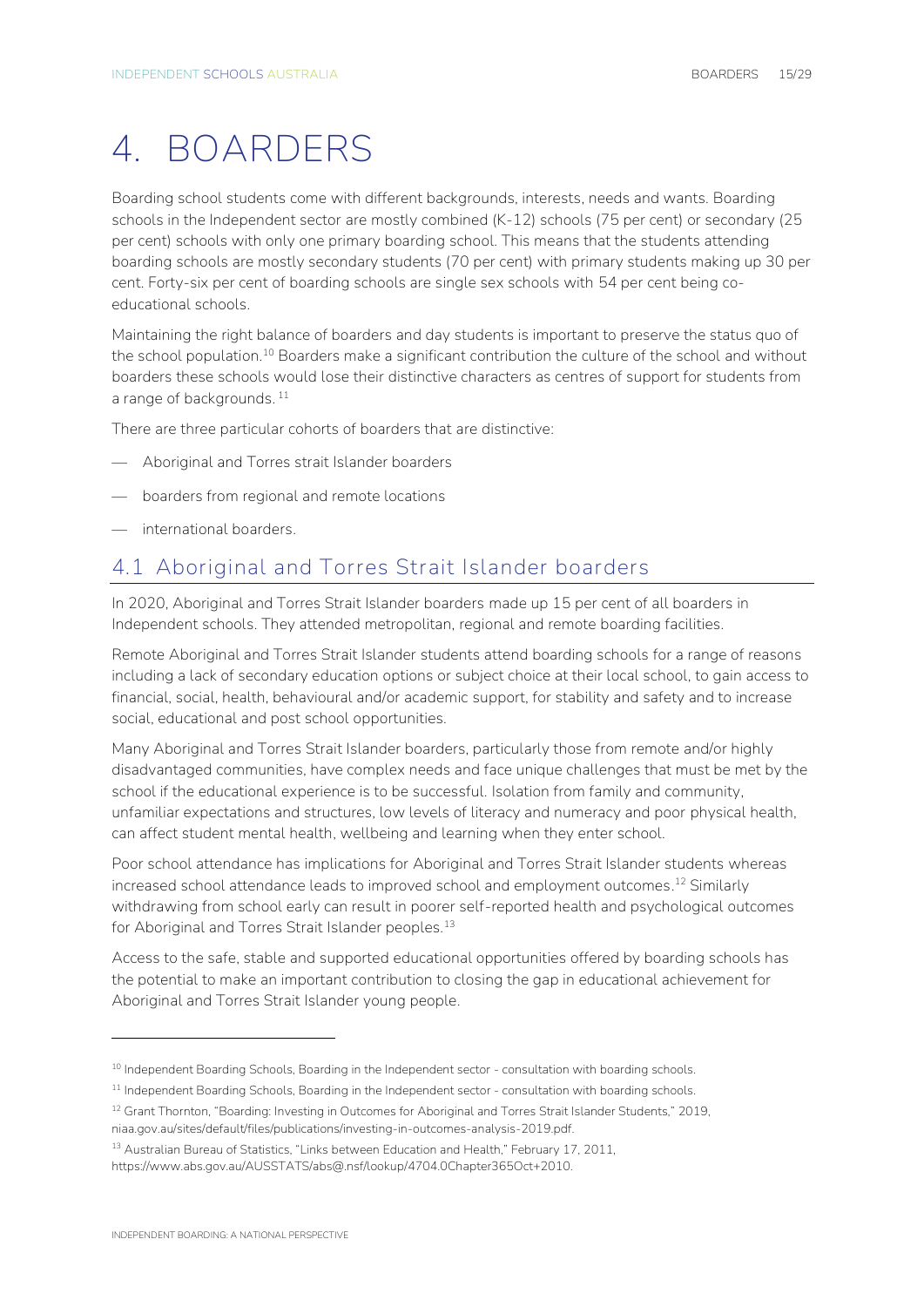Boarding typically offers Aboriginal and Torres Strait Islander students: 14

- educational opportunities or educational choice
- consistent school attendance and improved retention
- literacy and numeracy skills
- year 12 or equivalent attainment
- improved resilience, health, wellbeing and safety
- social skills and the ability to walk in two worlds
- community capability, social cohesion, and selfdetermination.

Access to the safe, stable and supported educational opportunities offered by boarding schools has the potential to make an important contribution to closing the gap"

It is reported that Aboriginal and Torres Strait Islander boarders enjoy their boarding experience and appreciate making new friends.<sup>15</sup> School leaders and students also report that boarding increases career opportunities and health outcomes.<sup>16</sup> Early evidence suggests that the smaller Indigenous boarding schools with a majority enrolment of Aboriginal and Torres Strait Islander students are delivering high-quality outcomes for Aboriginal and Torres Strait Islander students.<sup>17</sup>

However, despite the potential benefits, educating Aboriginal and Torres Strait Islander students in boarding schools is complex and can be challenging for the students, their families and educators. Moving away from culture, community and family are particularly difficult experiences for many Aboriginal and Torres Strait Islander students.<sup>18</sup> Some Aboriginal and Torres Strait Islander students experience guilt about being away from family and the gap they leave in their kinship obligations and may feel that moving to boarding school puts a strain on their community, cultural and familial responsibilities.<sup>19</sup> These issues can affect the mental health and wellbeing of Aboriginal and Torres Strait Islander boarders.

Support to manage these pressures felt by many Aboriginal and Torres Strait Islander boarders in metropolitan, regional and remote schools is an important role of boarding staff.

### <span id="page-15-0"></span>**4.2 Boarders from regional, rural and remote homes**

The Australian Boarding Schools Association estimates that in 2021 there were 14,198 boarders from rural families representing 71 per cent of all boarding school students in Australia.<sup>20</sup>

Some of these families have no access to education where they live, and others may have chosen to send their children to boarding schools so they have better access to subject choice, social

<sup>&</sup>lt;sup>14</sup> Grant Thornton, "Boarding: Investing in Outcomes for Aboriginal and Torres Strait Islander Students."

<sup>&</sup>lt;sup>15</sup> Martin et al., "Boarding and Day School Students."

<sup>16</sup> Martin et al.

<sup>&</sup>lt;sup>17</sup> Grant Thornton, "Boarding: Investing in Outcomes for Aboriginal and Torres Strait Islander Students."

<sup>&</sup>lt;sup>18</sup> Indigenous affairs correspondent Isabella Higgins, "'Not Every Aboriginal Person Gets This Opportunity' — and These Three Girls Had to Move Far from Home to Get It," *ABC News*, November 7, 2020, https://www.abc.net.au/news/2020-11- 08/indigenous-bording-school-students-highs-and-lows-naidoc-week/12856108.

<sup>&</sup>lt;sup>19</sup> Independent Boarding Schools, Boarding in the Independent sector - consultation with boarding schools.

<sup>&</sup>lt;sup>20</sup> Australian Boarding Schools Association, "The ABSA Census," 2021, https://www.boarding.org.au/our-community/the-absacensus.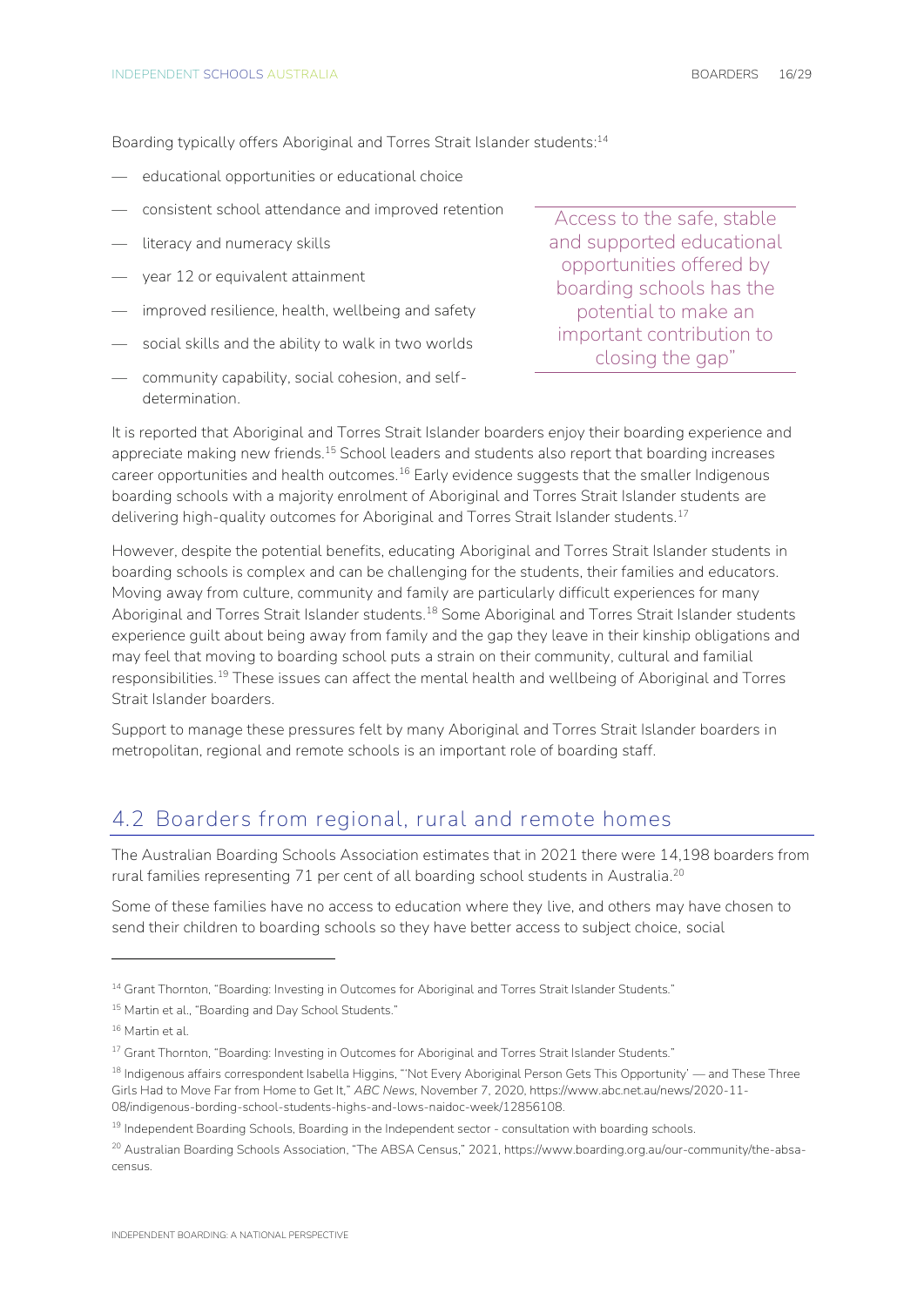relationships and educational and vocational outcomes. Students from regional and remote locations attend both metropolitan and local boarding schools, with 2,626 metro boarders and 1,807 weekly boarders in 2021 across all sectors. 21

Independent boarding schools have developed social, pastoral and counselling support models for regional and remote students to aid wellbeing and assist students develop autonomy and independence, as well as coping skills for living away from home.

Regional boarding schools also typically focus their curriculum and co-curriculum on activities that connect with the interests, needs and vocational pathways for 'country kids'.

Many boarding students from regional, rural, and remote areas view the boarding houses as a special  $\alpha$  location of support<sup>22</sup> particularly during crises and times of considerable change as was evidenced during the COVID-19 pandemic for those regional students who were not able to return home.

### <span id="page-16-0"></span>**4.3 International boarders**

Australia is the third most popular country in which to study<sup>23</sup> and education is Australia's fourth largest export.<sup>24</sup> However due to the COVID-19 pandemic and subsequent changes to entry requirements between 2019 and 2020, Australia experienced a significant reduction in the number of overseas students onshore.<sup>25</sup> This loss is heavily weighted to the tertiary sector.

In Independent schools, ISA estimates that overseas boarders make up 0.5 per cent of the total number of boarders in the Independent school sector and they make a significant contribution to both the boarding culture in schools and the global engagement of the Independent school sector.

In line with the education sector as a whole, border closures have negatively impacted on the enrolment of international students with a 13 per cent decline in overseas boarder numbers since 2019.

Access to a globally renowned education, student pathways to further study and a politically stable, safe, supportive, welcoming multicultural society are all reasons overseas families choose to send their children to an Independent boarding school in Australia.

Boarding schools faced particular challenges in supporting overseas students during the pandemic, including managing overseas students who were onshore and unable to return home for an extended duration. Boarding schools managed this by encouraging regular communication with family and friends, creating local peer networks, organising extensive holiday programs and activities, and increasing social and pastoral support. No less challenging was providing remote learning and continual engagement with overseas students who were unable to be participate in face-to-face learning for extended periods.

<sup>&</sup>lt;sup>21</sup> Australian Boarding Schools Association.

<sup>&</sup>lt;sup>22</sup> A. J. MacDonald, Michael John Corbett, and V. Cruickshank, "Providing Pastoral Care to Rural Students in Metropolitan Boarding Schools," in *AARE Conference Papers 2017*, 2017, http://www.aareconference.com.au/wpcontent/uploads/2013/11/AARE-2017-Conference-Program12.pdf.

<sup>23</sup> International Student, "Growing Destination," accessed February 10, 2022,

https://www.internationalstudent.com/study\_australia/why\_study\_australia/growing-destination/.

<sup>&</sup>lt;sup>24</sup> Department of Education, "Research Snapshot," December 2019, https://internationaleducation.gov.au/research/Research-Snapshots/Documents/Education%20infographic%20Australia%202018%E2%80%9319.pdf.

<sup>&</sup>lt;sup>25</sup> Hazel Ferguson and Harriet Spinks, "Overseas Students in Australian Higher Education: A Quick Guide," accessed April 1, 2022,

https://www.aph.gov.au/About\_Parliament/Parliamentary\_Departments/Parliamentary\_Library/pubs/rp/rp2021/Quick\_Guides/O verseasStudents.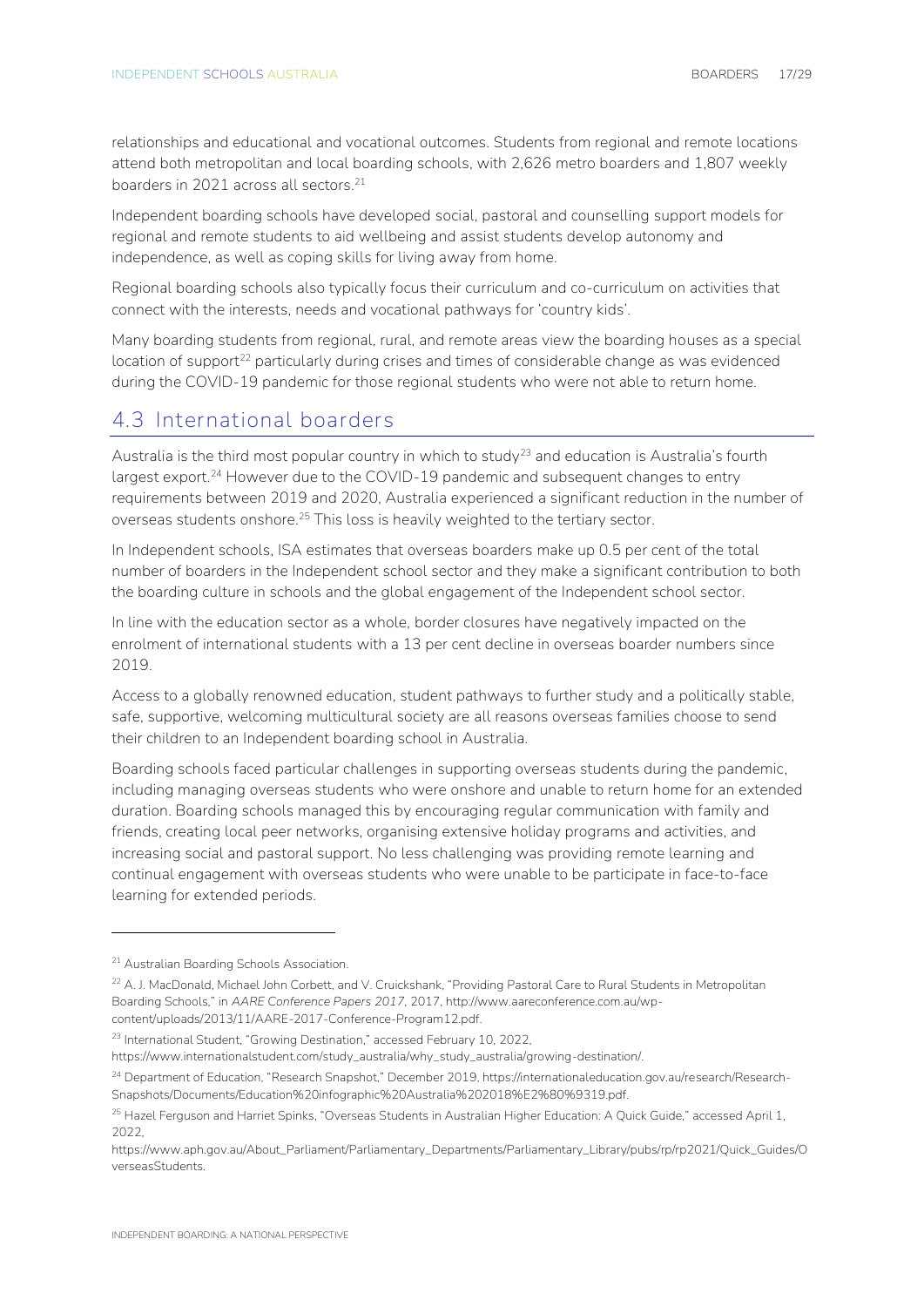# <span id="page-17-0"></span>5. RESOURCING BOARDING SCHOOLS

All Independent schools receive their income from a combination of government funding, parent fees, donations, investments and borrowing. The majority of their government funding comes from the Australian Government. The amount of funding available is different for each school depending on the school's size and characteristics, student attributes, parents' capacity to contribute and school fees and donations.

Australian Government recurrent funding is only provided for the purposes of supporting the recurrent costs of the school and does not cover costs associated with boarding.

In the majority of boarding schools, every aspect of the boarding experience, from capital works and infrastructure maintenance to extra tuition, to meals, is funded by the families of the boarders. However, there are a range of supports for Aboriginal and Torres Strait Islander students available, such as ABSTUDY, and some government and privately funded scholarships. Governments also provide some limited financial assistance to boarding schools, general those serving Aboriginal and Torres Strait Islander students.

### <span id="page-17-1"></span>**5.1 The Aboriginal and Torres Strait Islander Study Assistance Scheme**

The Aboriginal and Torres Strait Islander Study Assistance Scheme (ABSTUDY) is an Australian Government payment to support Aboriginal and Torres Strait Islander students in their studies. ABSTUDY is a payment directed to eligible parents or carers to assist in the education of Aboriginal and Torres Strait Islander children. The ABSTUDY School Fees Allowance (boarding) payment depends on the school fee amount. Parents and carers can also use ABSTUDY to independently pay for the costs associated with boarding such as school fees. There are two parts to the allowance:

- An annual part that is not income tested, up to \$8,856
- An annual part that is income tested, up to \$2,540
- Some ABSTUDY payments and allowances can be directed to the boarding school or hostel.<sup>26</sup>

When compared to the cost of boarding provision in government facilities, the current ABSTUDY payments that are directed to the boarding school only covers part of the cost of boarding at an Indigenous boarding school, leaving a significant funding gap.<sup>27</sup>

Consequently, Independent boarding schools with a majority Aboriginal and Torres Strait Islander enrolment are experiencing increasing financial pressures.<sup>28</sup> In 2017, the median average revenue through ABSTUDY and cost per boarder for Aboriginal and Torres Strait Islander boarding schools was approximately \$18,700 and \$25,000 respectively—a shortfall of about \$6,300 per boarder.<sup>29</sup>

<sup>&</sup>lt;sup>26</sup> Department of Social Services, "ABSTUDY Policy Manual," February 2022,

https://guides.dss.gov.au/sites/default/files/documents/2022-03/401-february-2022-

abstudy.pdf#page=216&zoom=100,72,123.

<sup>&</sup>lt;sup>27</sup> Independent Schools Council of Australia, "2020-2021 Pre-Budget Submission: Urgent Needs for Additional Resourcing for Indigenous Boarding Schools," 2020, https://isa.edu.au/wp-

content/uploads/2020/10/115786\_INDEPENDENT\_SCHOOLS\_COUNCIL\_OF\_AUSTRALIA.pdf.

<sup>&</sup>lt;sup>28</sup> Northern Territory Government, Department of Education, "Non-Government Indigenous Boarding Schools," 2016, https://education.nt.gov.au/reviews-and-consultations/non-government-indigenous-boarding-schools.

<sup>&</sup>lt;sup>29</sup> Grant Thornton, "Boarding: Investing in Outcomes for Aboriginal and Torres Strait Islander Students."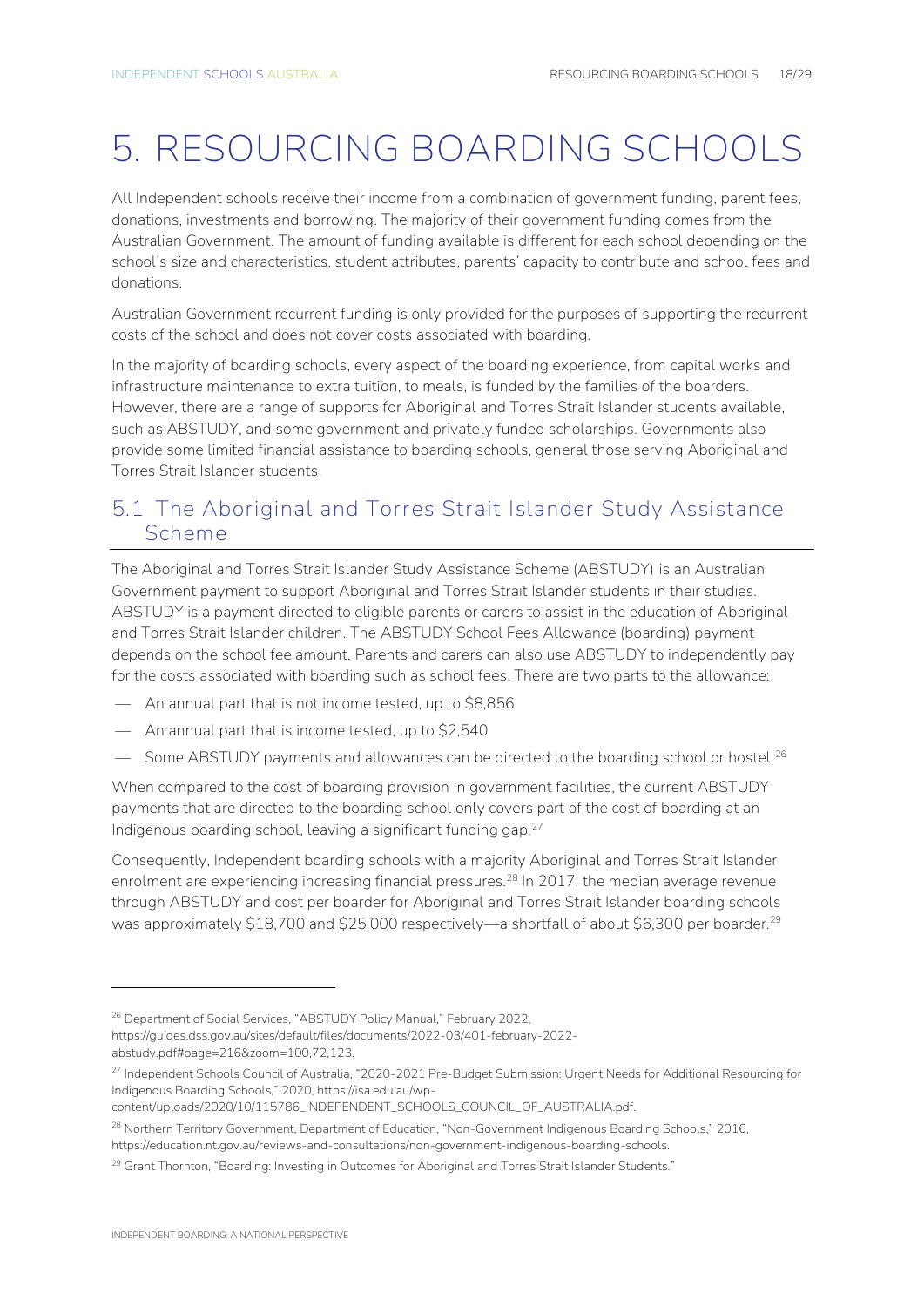In addition, considerable criticism exists in relation to the administrative burden associated with ABSTUDY with calls to simplify ABSTUDY to reduce the cost and pressure on boarding schools of managing paperwork.<sup>30</sup>

Indigenous boarding schools, which have mainly Aboriginal and Torres Strait Islander student enrolments, are particularly reliant on ABSTUDY, without which, the viability of some Indigenous boarding providers would be affected.<sup>31</sup> The fact that payment does not cover the full costs of boarding students means that schools struggle to meet the full costs of the provision of boarding.

#### <span id="page-18-0"></span>**5.2 Scholarships**

A wide range of scholarship programs exist primarily for Aboriginal and Torres Strait Islander students. The conditions, administrative and accountability requirements, financial value and support associated with these scholarships vary widely. Scholarships can be funded by private philanthropists, charities or governments.

The Australian Indigenous Education Foundation<sup>32</sup> is a database of individual school scholarships for eligible Aboriginal and Torres Strait Islander students from over twenty schools. Similarly, the Yalari Rosemary Bishop Indigenous Education Scholarship includes full boarding and tuition costs at one of Yalari's schools.<sup>33</sup> These private scholarships are offered to students who are willing to engage fully in their education.

Additional funding of \$10.9 million was announced in the 2022-23 Federal Budget for the Commonwealth Regional Scholarship Program to assist up to 200 families from low-socioeconomic status (SES) communities with the cost of boarding school fees.

### <span id="page-18-1"></span>**5.3 Government funding**

Both the Australian Government and some state governments have, at different times, provided funding support for boarding schools. In recent years, these have been one-off short-term funding injections and while welcome, they do not address systemic funding issues.

For example - in the 2021-22 Federal Budget, the Australian Government announced \$16.6 million for the Indigenous Boarding Schools Grants program. This program is designed to assist Indigenous boarding schools address issues created by the COVID-19 pandemic and also recognised the funding shortfall for Indigenous boarding students. This program has been extended for another year in the 2022-23 Federal Budget.

In addition to these school-based measures the Assistance for Isolated Children Allowance (AIC) is an on-going Australian Government funding program which provides payments for parents and carers of children who are unable to go to a local government school because of geographical isolation, disability, or special needs.<sup>34</sup> The AIC boarding allowance is an allowance paid to families to cover boarding charges plus a payment to cover items like toiletries.

<sup>32</sup> "Scholarships - Australian Indigenous Education Foundation," accessed May 12, 2022, http://www.aief.com.au/scholarships/.

<sup>&</sup>lt;sup>30</sup> Independent Boarding Schools, "Boarding in the Independent Sector - Consultation with Boarding Schools."

<sup>&</sup>lt;sup>31</sup> Grant Thornton, "Boarding: Investing in Outcomes for Aboriginal and Torres Strait Islander Students."

<sup>33</sup> "Yalari Scholarships," Yalari, accessed May 12, 2022, https://www.yalari.org/scholarships/.

<sup>34</sup> "Assistance for Isolated Children Scheme - Services Australia," accessed March 28, 2022,

https://www.servicesaustralia.gov.au/assistance-for-isolated-children-scheme.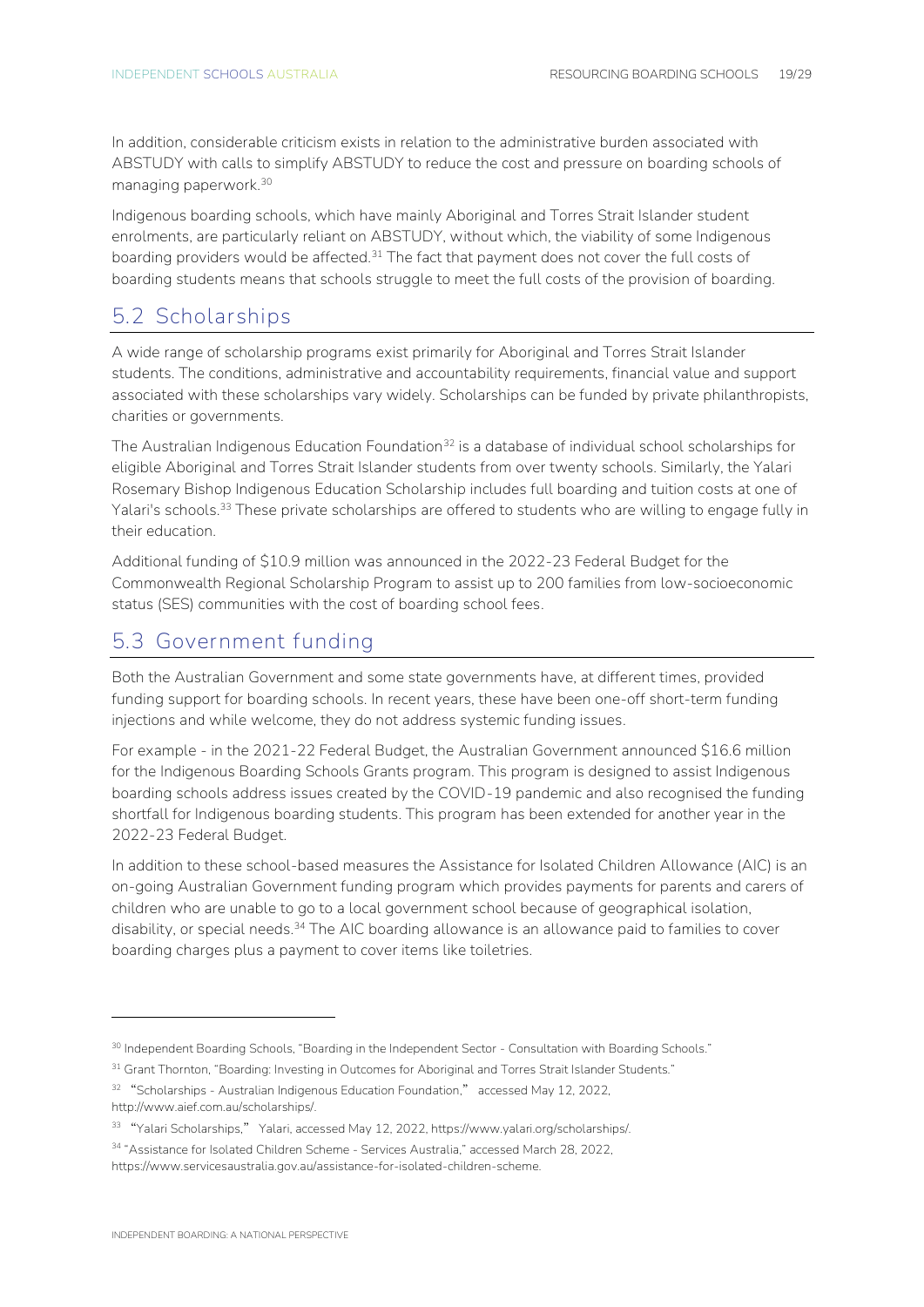In 2022, the total potential rate provides \$11,396 per child per year towards boarding. Boarding costs affect the amount of Additional Boarding Allowance a family is eligible for and if boarding fees are \$8,856 or greater, families are only eligible for the Basic Boarding Allowance. The Additional Boarding Allowance is means tested. AIC also provides other payments to families to support other educational options such as distance education, the second home allowance and a pensioner education supplement.

Some state governments provide additional funding that recognises the costs of boarding. In Queensland, the Non-State Schools Recurrent Grant for eligible non-government schools recognises recipients of boarding fee concessions based on student needs. There is also the Living Away from Home Allowances Scheme that supports families whose children need to live away from home. The scheme provides financial support for tuition, travel and students with disability.

In the Northern Territory, the NT Government funds boarding schools through the Isolated Student Education Allowance (ISEA) and a supplementary boarding funding. The ISEA is for supervised educational opportunities including homework supervision and recreational and social development. It is paid direct to boarding facilities but is not able to be used to offset the cost of boarding accommodation. The supplementary boarding funding is for non-government boarding schools to meet some of the costs associated with boarding eligible Aboriginal students who are residents of the Northern Territory and are receiving ABSTUDY or the boarding allowance under the AIC.

### <span id="page-19-0"></span>**5.4 Fee income**

Boarding schools rely almost entirely on income from fees. The boarding fees charged by Independent boarding schools differ greatly depending on the type of school and the families and students that they enrol. In 2019, most boarding schools (53 boarding schools) charged an average boarding fee of \$20,000 to \$25,000 per boarder with the fee income range between \$2,200 to more than \$40,000. In many Indigenous boarding schools, ABSTUDY is the only fee income that the school receives.

|                        | No. of<br>Independent<br>boarding schools | No of boarders | No which are<br>Indigenous<br>boarding schools | No of boarders at<br>Indigenous boarding<br>schools |
|------------------------|-------------------------------------------|----------------|------------------------------------------------|-----------------------------------------------------|
| Under S5K              | $\mathcal{P}$                             | 64             | 0                                              | 0                                                   |
| S5k to \$10k           | 8                                         | 815            | 3                                              | 309                                                 |
| \$10k to \$15k         | 19                                        | 1,669          | 3                                              | 77                                                  |
| \$15k to \$20k         | 39                                        | 4,601          |                                                | 63                                                  |
| \$20k to \$25k         | 53                                        | 4,819          | 2                                              | 124                                                 |
| \$25k to \$30k         | 13                                        | 1,441          | 0                                              | 0                                                   |
| \$30k to \$35k         | 4                                         | 188            | 0                                              | 0                                                   |
| Over \$35k             | 3                                         | 826            | 0                                              | 0                                                   |
| No fee income reported | 14                                        | 142            |                                                | 31                                                  |
| TOTAL                  | 155                                       | 14,565         | 10                                             | 604                                                 |

#### **TABLE 5: FEE RANGE OF BOARDING SCHOOLS AND NUMBER OF BOARDING FACILITIES**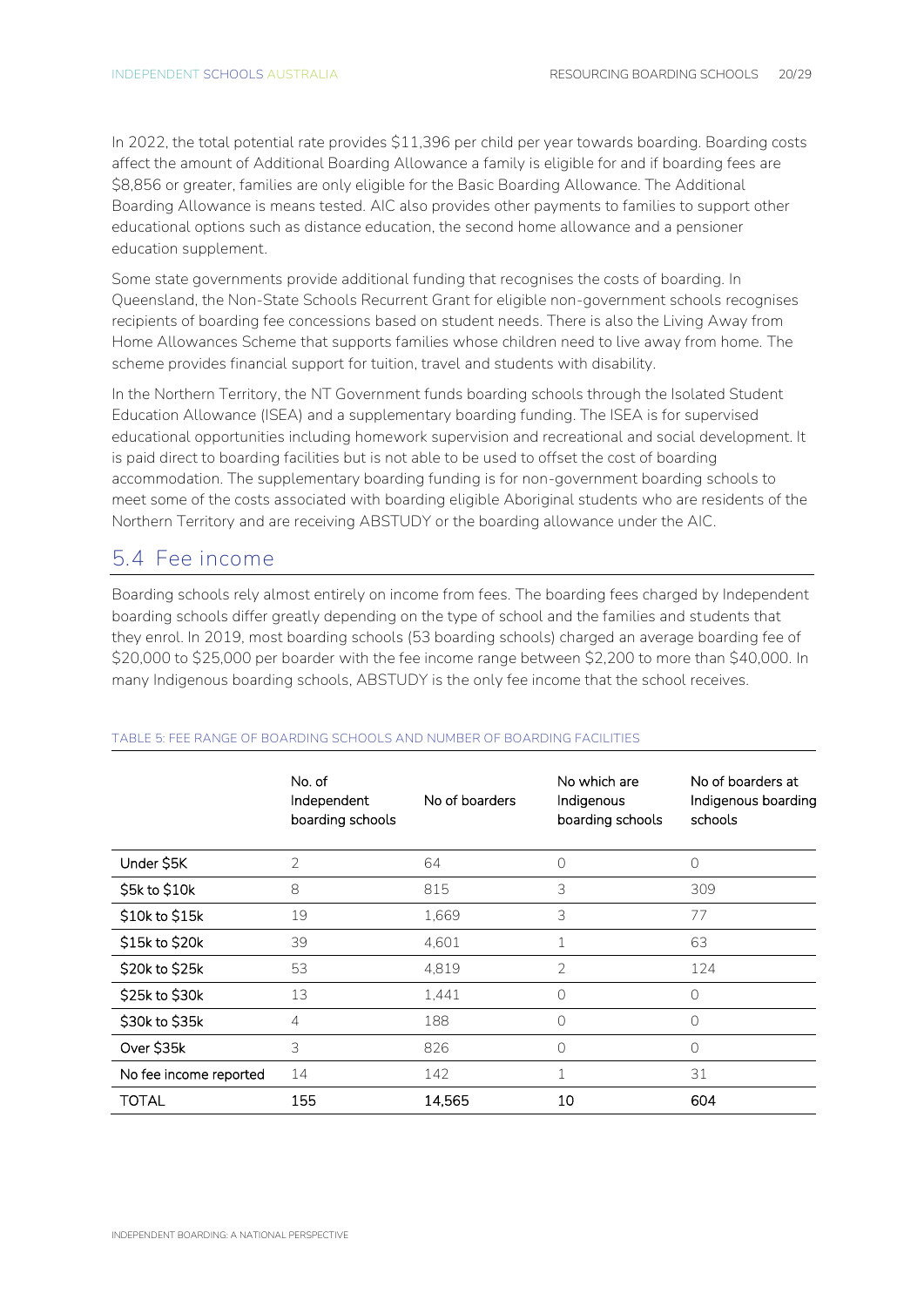Most boarding schools (69 per cent) did not keep separate financial accounts for their boarding facility in 2019. This limits the ability to assess the financial health of many boarding facilities.

In 2019, 30 per cent of boarding schools and/or the boarding facilities in a school (42 boarding schools) ran at a loss in that year with 55 per cent of these boarding schools being in regional areas. However, while these schools may run at a loss in any single year, they would be relying on savings and other assets to support their on-going operations.

Independent boarding schools also make decisions to provide financial relief for at-risk families and families impacted by natural disasters through scholarships, fee waivers and resource support.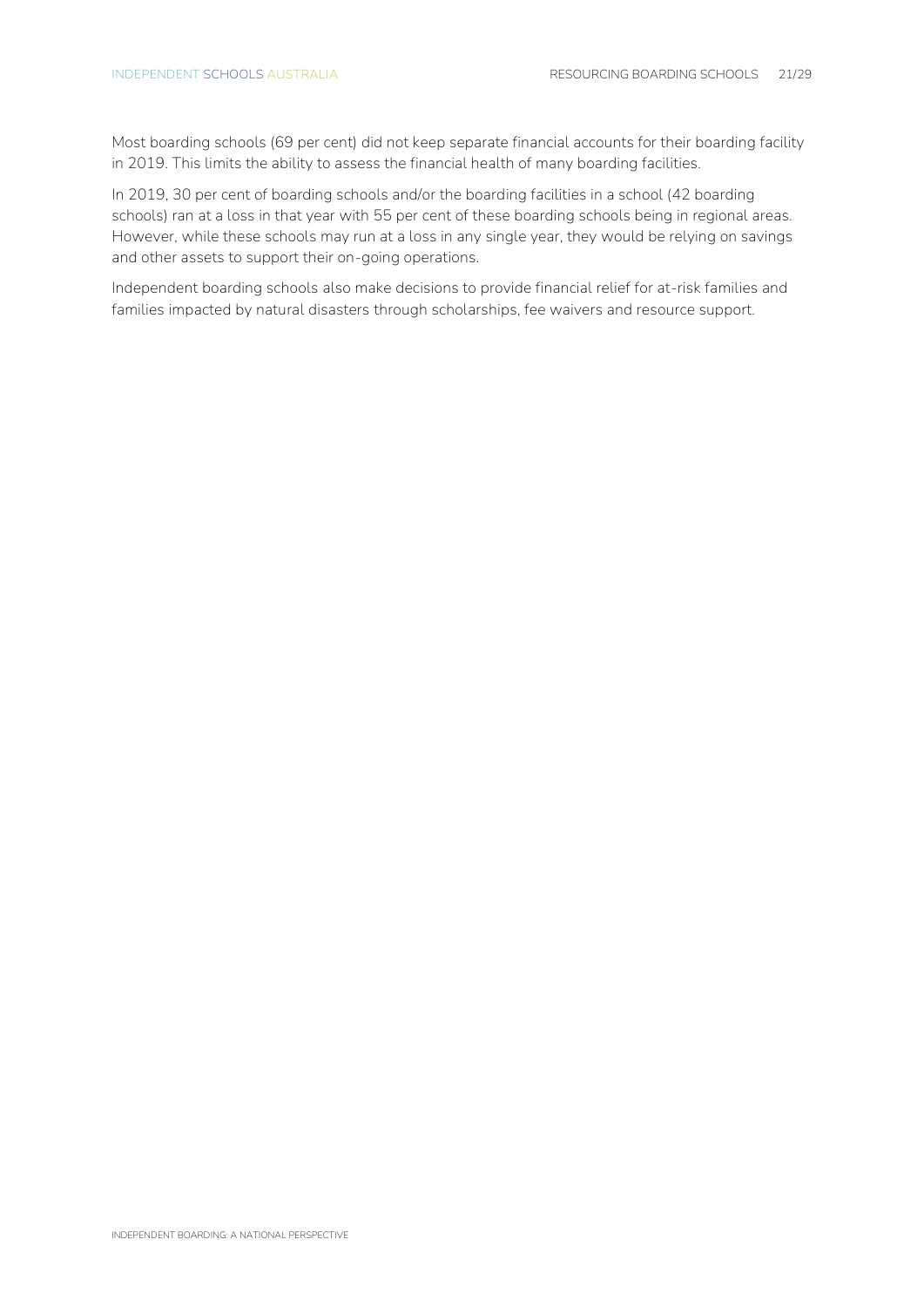## <span id="page-21-0"></span>6. CHALLENGES

Independent boarding schools have identified a range of challenges for the sector. All are significantly impacted by funding and impact boarding schools differently depending on the student cohort and type of facility

- Workforce
- Student support
- Infrastructure costs
- Regional and remote boarding

#### <span id="page-21-1"></span>**6.1 Workforce**

Looking after boarding students is a profession of care and boarding schools depend on employing sufficient trained, experienced and committed staff, yet workforce attraction, training and retention are the most critical of the challenges identified by boarding school leaders. In 2021, there were 3,768 boarding staff across Australia.<sup>35</sup>

Decisions about the number, type, qualifications, experience and remuneration levels of the boarding school workforce are heavily tied to funding and staff availability.

Independent schools identify the following as significant and ongoing workforce challenges:

- Attracting and recruiting sufficient high-quality staff who are willing to make a commitment to the boarding school and see it as a long-term career option. Boarding schools reported that attracting qualified staff can be a challenge as the renumeration for boarding staff can be low. This in turn leads to high turnover which makes it difficult for schools to encourage staff to improve their qualifications and training. For these reasons, many boarding providers employ university students and other unqualified staff for low-level positions, to staff the boarding programs. These staff are often attracted to the work by a desire to work with young people. Many university students use this employment as a temporary opportunity while they are studying.<sup>36</sup>
- Identifying, funding and engaging staff in appropriate professional learning to increase skills in relation to duty of care responsibilities. In particular, leaders identify challenges in training staff to: respond to students in crisis and/or with mental health/wellbeing needs; develop the cultural competency to support international students and Aboriginal and Torres Strait Islander students; and to care for students with a disability or other additional needs.

Building ongoing professional learning, certificate courses and qualifications into the professional expectations of boarding staff, is highly recommended by Independent boarding schools and an important contributor to staff attraction and retention. <sup>37</sup> Professional learning must be timely and relevant to the diverse workings of boarding schools. Core topics for professional development include:<sup>38</sup>

<sup>&</sup>lt;sup>35</sup> Australian Boarding Schools Association, "The ABSA Census."

<sup>&</sup>lt;sup>36</sup> Independent Boarding Schools, Boarding in the Independent sector - consultation with boarding schools.

<sup>&</sup>lt;sup>37</sup> Independent Boarding Schools.

<sup>38</sup> Australian Boarding Schools Association, "Welcome to ABSA," 2021, https://www.boarding.org.au/about-us/welcome-toabsa.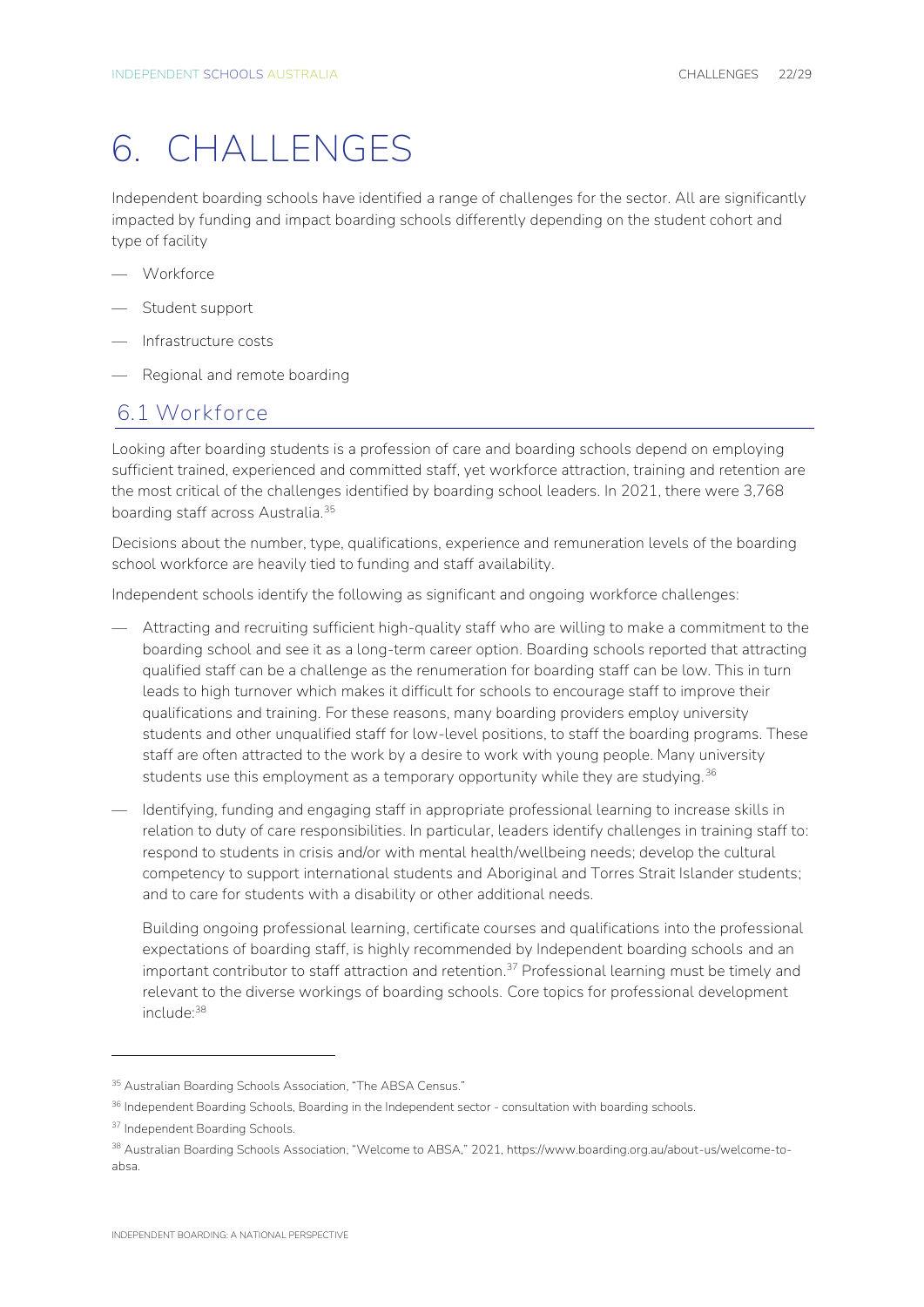- Behaviour management
- Preventing and dealing with addiction
- Duty of care
- Mental health
- Boarders with special needs
- Cultural competency
- Managing social media.
- $-$  Maintaining and funding appropriate student to staff ratios to cater for boarders with disability<sup>39</sup> and Aboriginal and Torres Strait Islander boarders<sup>40</sup> including employing sufficient supervisors, as well as tutors and specialists, when no additional funding is available.
- Attracting high calibre heads of boarding and managing the workload of those staff who often have a teaching load in the school in addition to their boarding leadership role. The significant gap in salary between male and female heads of boarding<sup>41</sup> as well as between schools, adds to the challenge of attraction and retention for some smaller schools.
- Managing staff wellbeing by prioritising quality relationships, including peer relationships and enhancing training opportunities to support students and manage conflict and behaviour difficulties. Boarding schools had a particularly challenging time during COVID-19 supporting students through lockdowns and periods of mandatory isolation due to infection. Schools had to balance managing health mandates as well as staffing requirements. Research commissioned by ISA shows that schools can overcome these barriers if they have access to the right resources for their school's particular needs and the capacity to invest and sustain their commitment.<sup>42</sup>

## <span id="page-22-0"></span>**6.2 Student Support**

The fundamental role of the boarding schools is to provide continuity of care and nurture the intellectual, physical, social and emotional wellbeing and growth of boarders, ensuring they feel safe at all times. A rich boarding experience provides boarders with scheduled rest, exercise, study, recreation and opportunities for holistic development, and builds the dispositions, knowledge and skills boarders need to be successful and participating members of society.

This is a hugely complex task with the needs, wants and interests of individual boarders varying significantly. The cost and staff expertise required to provide 24-hour support to each student is proving a serious and increasingly critical financial and workforce challenge for all boarding schools.

In particular, challenges are experienced in the following areas:

— *Student wellbeing and mental health*: Generalised anxiety, self-harm, and suicidal ideation are increasing in young Australians overall and can be more pronounced in the boarding context due to homesickness, distance from family and students' proximity to peers including shared quarters and direct and often close relationships.<sup>43</sup> The reason for increased mental health issues in boarding schools has been labelled by Independent boarding school leaders as the 'contagion

<sup>&</sup>lt;sup>39</sup> Independent Boarding Schools, Boarding in the Independent sector - consultation with boarding schools.

<sup>40</sup> House of Representatives, "The Power of Education: From Surviving to Thriving Educational Opportunities for Aboriginal and Torres Strait Islander Students, Dated December," 2017, https://nla.gov.au/nla.obj-2826003547.

<sup>&</sup>lt;sup>41</sup> Independent Boarding Schools, Boarding in the Independent sector - consultation with boarding schools.

<sup>42</sup> Kevin Reunions and Donna Cross, "Student and Staff Wellbeing and Mental Health" (Independent Schools Australia, May 2022).

<sup>43</sup> Independent Boarding Schools, Boarding in the Independent sector - consultation with boarding schools.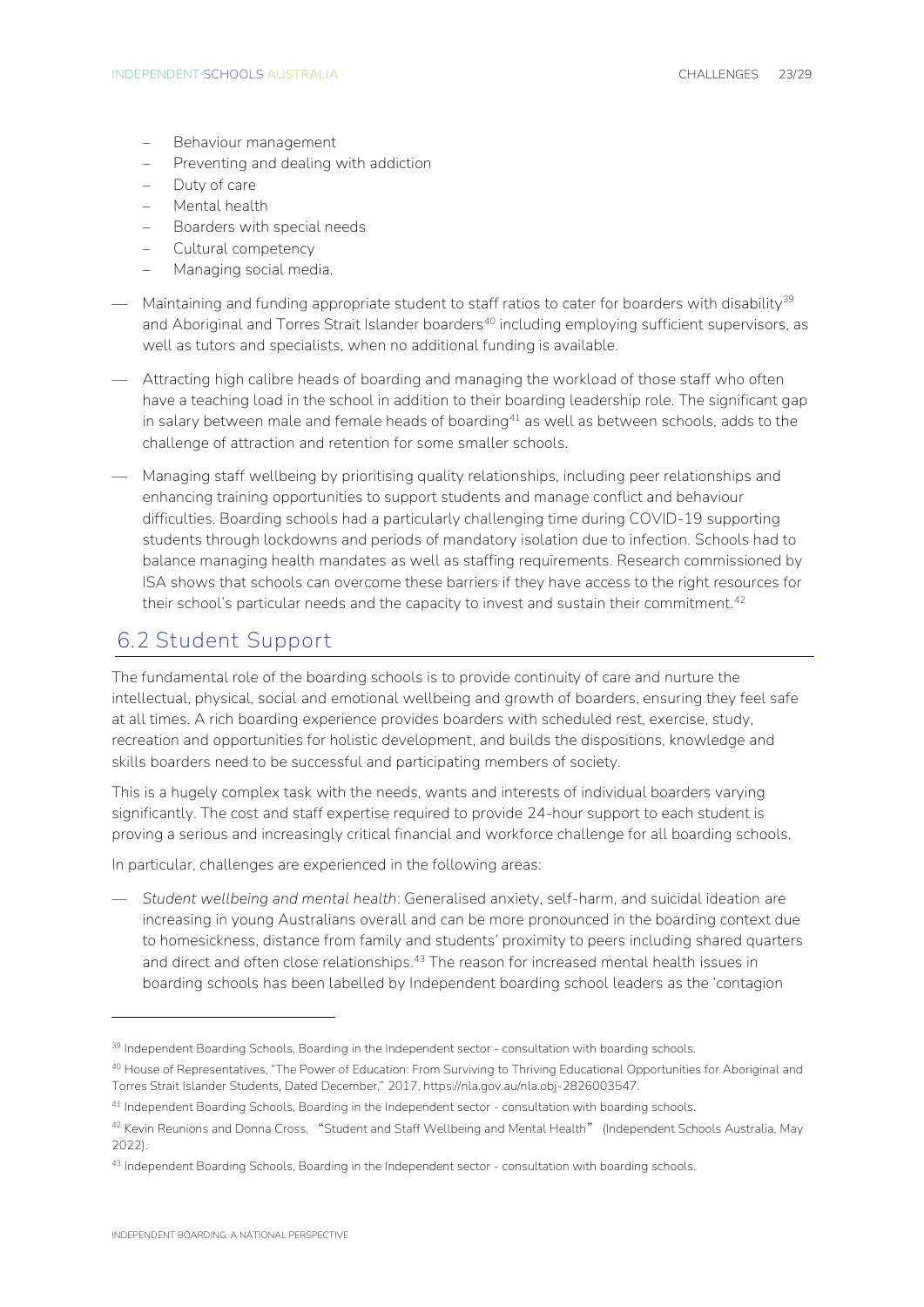impact'. <sup>44</sup> with students more susceptible to be influenced by the experiences and behaviours of their peers. Leaders observe this 'contagion' has a lasting impact on individual and group mental health and wellbeing.

- *The online world*: Managing social media, virtual content and screen time is a challenge for students and boarding staff. Access to inappropriate material and cyber bullying must be mitigated. At some schools there is a strict policy of 'no devices after dinner'.as one response to managing this challenge.
- *Students with a disability*: In schools, students with disability attract an additional loading under the Schooling Resource Standard to provide adjustments in the school environment. There is no similar funding for boarding schools, and any additional costs incurred to change infrastructure, modify activities, provide specialist staff or otherwise support students, are fully borne by the school. Some boarders with disability are eligible for the National Disability Insurance Scheme at home to assist families in making adjustments and accessing additional supports.

However, despite students with disability spending a significant portion of their time at the boarding facility, the school is not eligible for a government payment or allowance. <sup>45</sup> The diverse needs of boarders with disability means there is a requirement for ongoing specialised staff training, which is also not currently supported by government funding.

— *Aboriginal and Torres Strait Islander boarders*: Meeting the unique social, education and cultural needs of Aboriginal and Torres Strait Islander students is an ongoing challenge. The additional supports needed for many Aboriginal and Torres Strait Islanders to have a successful boarding experience means there is an increased need of cultural competency for all staff developed through specialised training, which is an additional and unfunded cost.

Cultural events and experiences and the employment of staff from the community also benefit the wellbeing and school engagement of Aboriginal and Torres Strait Islander students.<sup>46 47</sup> Other supports for Aboriginal and Torres Strait Islander boarders include: 48

- Literacy and numeracy support
- Vocational training
- Communication facilities to connect with family and community
- Buddy system with peers
- Providing accommodation and/or a travel allowance for visiting family
- First language recognition
- Transition support to assist with retention
- Cross-cultural skills associated with living in a metropolitan and/or regional city area
- Health services
- Learning boarding expectations such as living in a group situation
- Social, independent living and financial training.

<sup>44</sup> Independent Boarding Schools, Boarding in the Independent sector - consultation with boarding schools.

<sup>45</sup> Independent Boarding Schools, Boarding in the Independent sector - consultation with boarding schools.

<sup>46</sup> Mary-Anne Macdonald et al., "A 'Better' Education: An Examination of the Utility of Boarding School for Indigenous Secondary Students in Western Australia," *Australian Journal of Education* 62, no. 2 (August 1, 2018): 192–216, https://doi.org/10.1177/0004944118776762.

<sup>47</sup> Independent Boarding Schools, Boarding in the Independent sector - consultation with boarding schools.

<sup>48</sup> Independent Schools Council of Australia, "2020-2021 Pre-Budget Submission: Urgent Needs for Additional Resourcing for Indigenous Boarding Schools."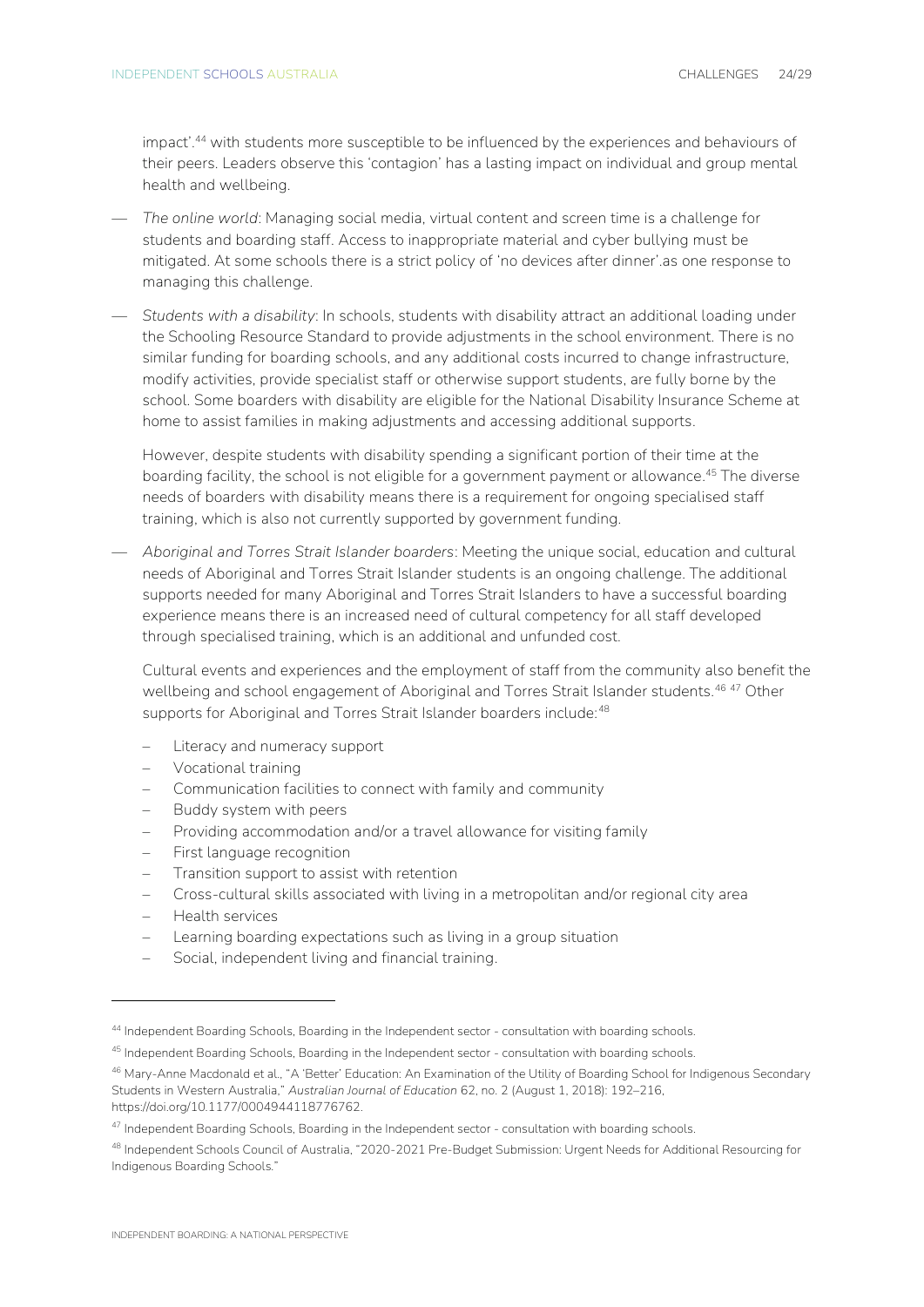All are complex to organise, sustain and fund.

— Meeting student and family expectations: 'Expectation inflation' is a growing phenomenon with students and families seeking more in terms of well-being support than they have previously. Recent research from McCrindle states that "In the last 5 years, almost half of parents (48%) have increased their expectations of their child's school to support wellbeing. More than one in four (27%) have significantly or somewhat increased their expectations." <sup>49</sup> In boarding schools this is expressed as expectations for improved food options, greater choice of extra-curricular activities, more personalised academic and wellbeing supports and access to ensuite bathroom and private accommodation

#### <span id="page-24-0"></span>**6.3 Infrastructure costs**

New building works, upgrading, maintaining and refreshing boarding infrastructure and the provision of equipment, information technology and furniture is an ongoing challenge. There is a need for better infrastructure to ensure safety and security and layout to enable and foster opportunities for connection.

Independent school leaders identify changed family expectations for lower ratios of boarders to ensuites, co-curricular facilities and an improved general boarding environment; general maintenance requirements and the need for high levels of safety and protection as exacerbating the long-held challenge of providing comfortable, contemporary accommodation for boarders. 50

Where there is competition for students between boarding schools, facilities can play a deciding role in families' choice. Schools are expected to offer the best possible infrastructure and opportunities to potential students. This is increasingly difficult and expensive.

Envisaging and planning the infrastructure that will be required in boarding in 15 years' time is also challenging. Due to COVID-19 there are now expectations on ventilation, social distancing, and enhanced cleaning for the foreseeable future in boarding schools.<sup>51</sup>

#### <span id="page-24-1"></span>**6.4 Regional and remote boarding**

For many families, regional and remote boarding provides the only practical educational option, yet repeatedly, reports have shown regional boarding schools are chronically underfunded, particularly Indigenous boarding schools. 52

The lack of boarding-specific recurrent funding is particularly felt by regional and remote boarding schools. The cost of providing education and boarding including transport, curriculum, staffing and technology is high in regional and remote areas due to distance from central services. Staff shortages are also a constant challenge.

To cover the costs of goods, transport, technology and connections to family and culture, provide incentives to attract and retain a quality workforce and accumulate capital to improve the living and

https://education.nsw.gov.au/covid-19/advice-for-families/boarding-schools0.html; Health and Safety Directorate, "Advice for Families" (NSW Department of Education, March 24, 2022), https://education.nsw.gov.au/covid-19/advice-for-families.html.

<sup>49</sup> McCrindle, Top 5 Education Trends, https://mccrindle.com.au/insights/blog/top-5-education-trends/

<sup>&</sup>lt;sup>50</sup> Independent Boarding Schools, Boarding in the Independent sector - consultation with boarding schools.

<sup>&</sup>lt;sup>51</sup> Health and Safety Directorate, "Boarding Schools" (NSW Department of Education, February 7, 2022),

<sup>&</sup>lt;sup>52</sup> Grant Thornton, "Boarding: Investing in Outcomes for Aboriginal and Torres Strait Islander Students"; Northern Territory Government, Department of Education, "Non-Government Indigenous Boarding Schools."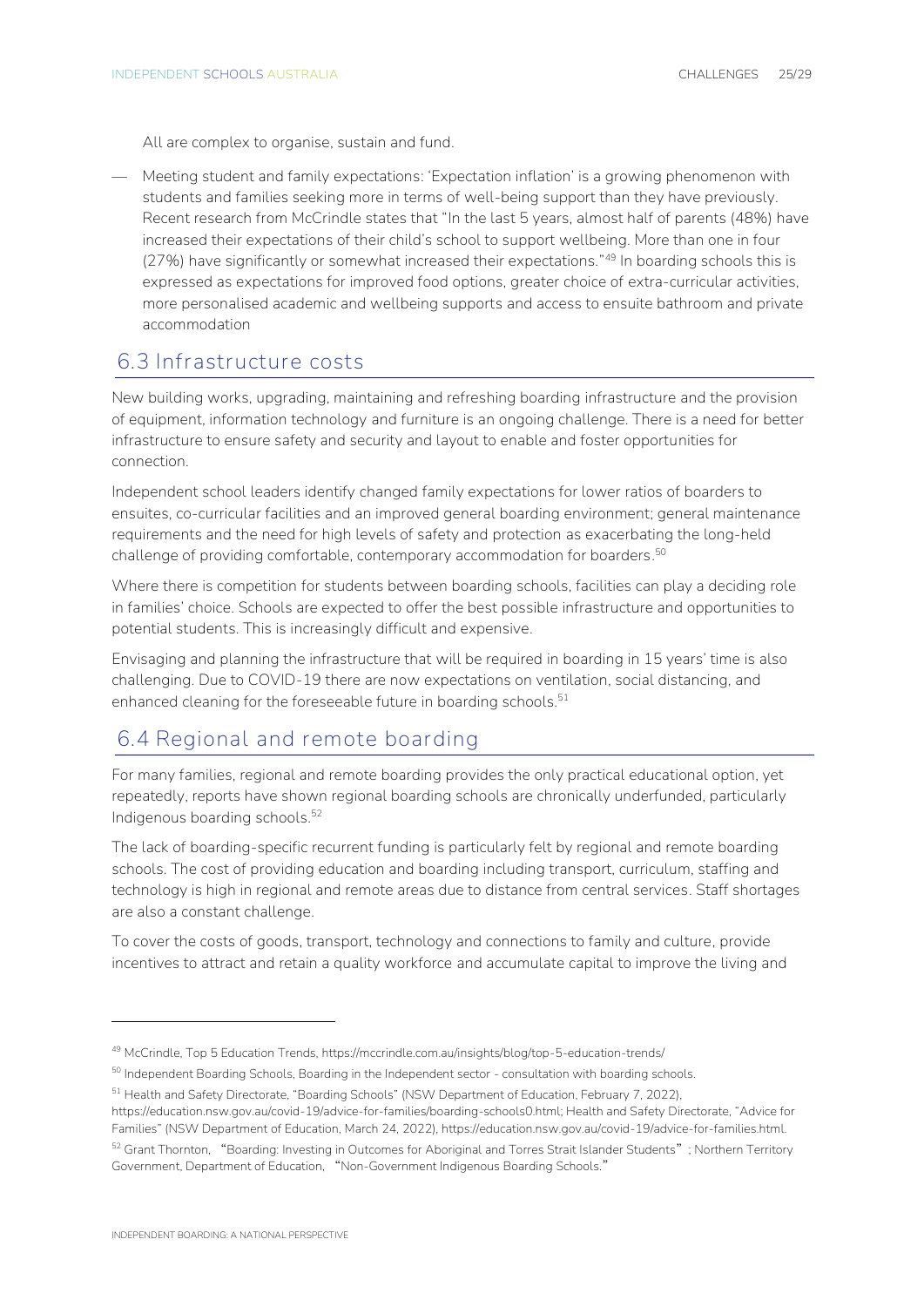learning environment, a number of regional boarding schools cross subsidise boarding through fee income. This is unsustainable.

These financial concerns are often exacerbated by the economic hardship faced by some families as a consequence of unpredictable income from agriculture and fluctuating livestock and produce market prices.<sup>53</sup> In the instance of an adverse natural event, many boarding schools initially bear the costs of supporting families.<sup>54</sup> One example of this in recent years is the provision of fee remission and relief provided by Queensland schools for drought relief.

<sup>53</sup> Independent Schools Council of Australia, "Inquiry into the Education of Students in Remote and Complex Environments," 2020, https://isa.edu.au/wp-content/uploads/2020/07/ISCA-submission-Inquiry-into-the-education-of-students-in-remoteand-complex-environments.pdf.

<sup>54</sup> Independent Boarding Schools, Boarding in the Independent sector - consultation with boarding schools.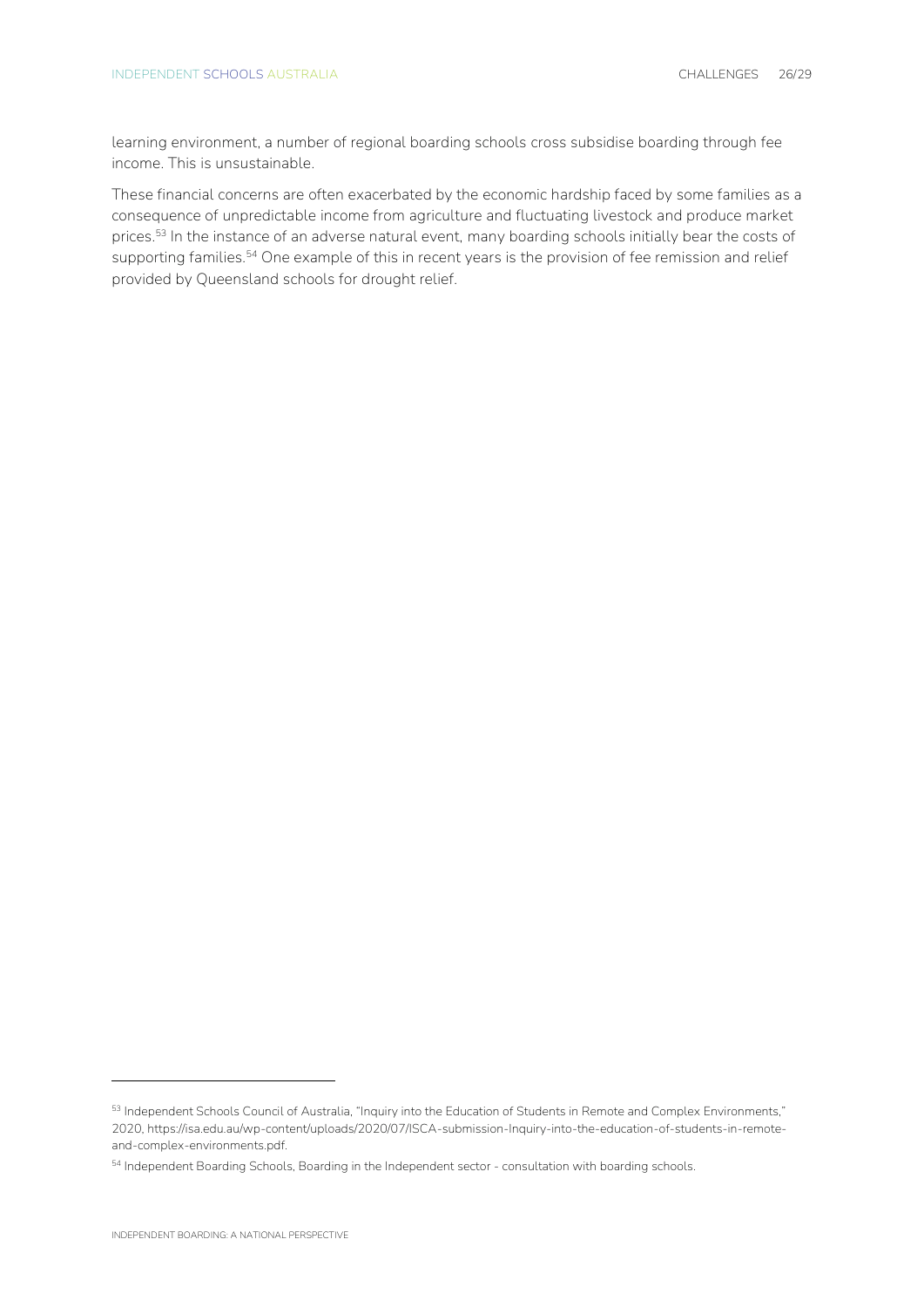# <span id="page-26-0"></span>7. OPPORTUNITIES

Independent boarding schools make a significant contribution to providing educational and care choices and opportunities for many students and despite all the challenges outlined above, the sector anticipates boarding school enrolments will recover post pandemic.

The challenges Independent boarding school leaders and parents have identified, if addressed, could significantly assist boarding schools to continue to thrive. There are real opportunities to take action to respond these challenges.

**Opportunity 1: Review Australian Government policies and funding structures to direct resources to boarding schools to support disadvantaged students, improve infrastructure and engage a skilled workforce**

Australian Government funding policy and mechanisms to support disadvantaged students to access a quality education do not extend to the boarding facility where students spend much of their time. The opportunity exists to re-examine recurrent needs-based funding and direct additional funding to boarding schools to enable them to maintain the high level of care they currently provide and go some way to offering stability for the sector to develop and enhance their programs. Additional funding would also mean:

- better support for select student groups such as Aboriginal and Torres Strait Islander students and students with disability. Working with the government to enable boarding schools to access National Disability Insurance Scheme funding for the time that students reside with them would fill a gap in providing for high-needs boarders
- improved and better maintained infrastructure
- higher calibre staff working under better conditions.

#### **Opportunity 2: Reintroduce Fringe Benefit Tax benefits for Independent schools to support workforce attraction and retention**

Independent boarding schools are no longer exempt from Fringe Benefits Tax on staff meals and accommodation.<sup>55</sup> The Fringe Benefits Tax exception made it possible to entice and retain staff with attractive entitlements. A new funding model that enabled a Fringe Benefits Tax exemption might result in a more sustainable staffing model for boarding schools and increase their capacity to attract and retain experienced staff.

#### **Opportunity 3: Introduce incentives to improve the qualifications and skills of the boarding workforce**

High staff turnover, and the lack of trained staff are issues that continue to challenge Independent boarding schools. Incentives to build the expertise and qualifications of staff could include:

- training subsidies for staff, particularly in mental health first aid, supporting students with disability and cultural competence
- opportunities for collaboration with other boarding schools overseas, boarding staff exchange programs (domestic and international).

<sup>55</sup> Australian Taxation Office, "Board Fringe Benefits," accessed February 10, 2022, https://www.ato.gov.au/general/fringebenefits-tax-(fbt)/types-of-fringe-benefits/board-fringe-benefits/.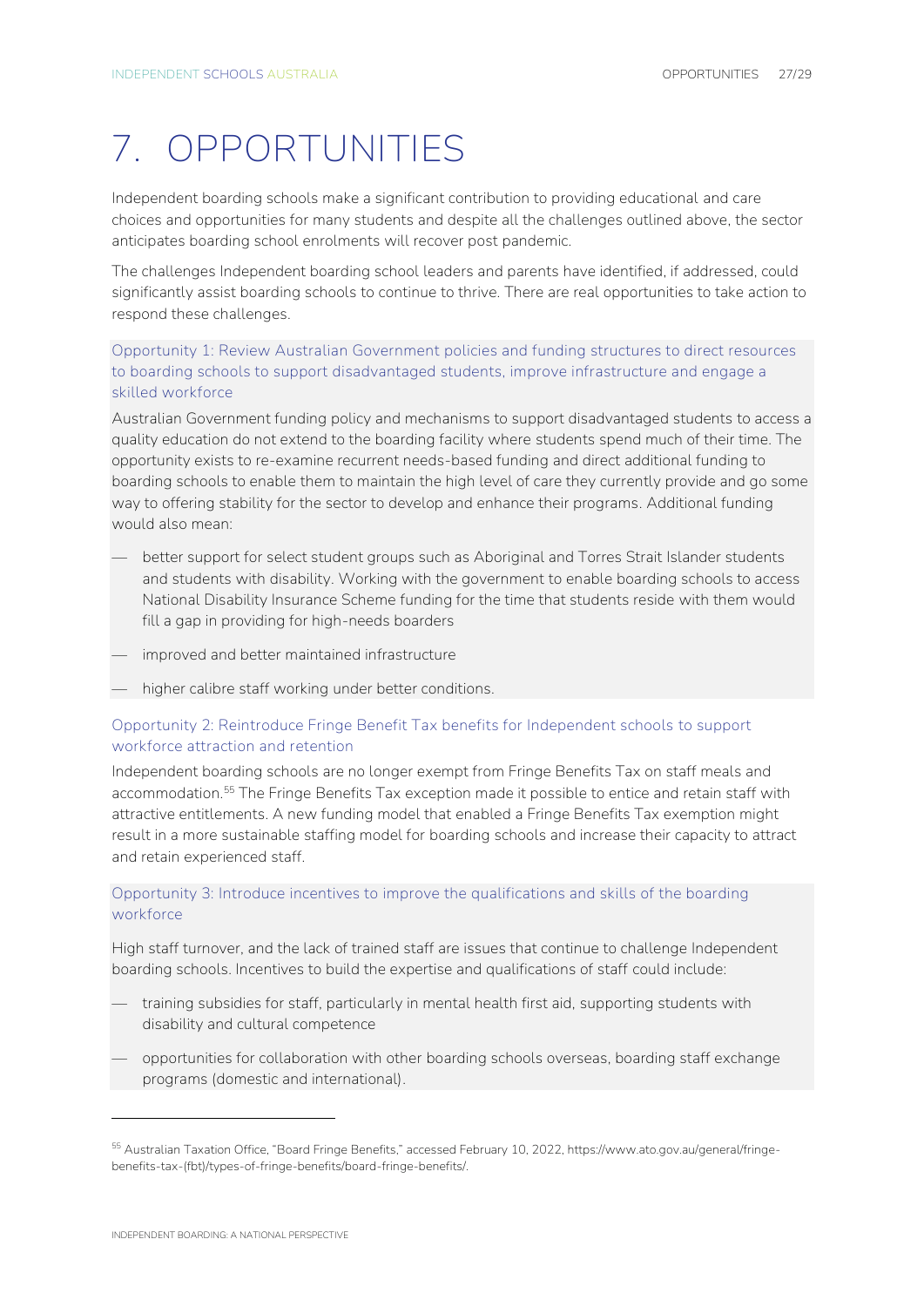— pay scales which recognise training and qualifications.

**Opportunity 4: Increase the number of scholarships available to regional, rural and remote students, disadvantaged groups and Aboriginal and Torres Strait Islander students to improve access to boarding**

Scholarships funded through private and public sources play a significant role in supporting many students to access boarding schools. A campaign to attract and support scholarship providers and promote and simplify access to scholarships may enable disadvantaged groups greater access to boarding.

**Opportunity 5: Consider updating the Australian Boarding Standard to define and guide best practices in boarding care and delivery**

The articulation of clear standards and guidelines is an important way of defining and supporting best practices in boarding care and delivery.

The current *Australian Boarding Standard* was published in 2015. Involving Independent boarding school leaders, parents, staff and students in redeveloping national standards to ensure they are flexible, contemporary, responsive and guide the provision of boarding, would be welcomed by many Independent boarding schools. Focusing on both operational and regulatory standards and drawing on existing legislation would support this renewal.